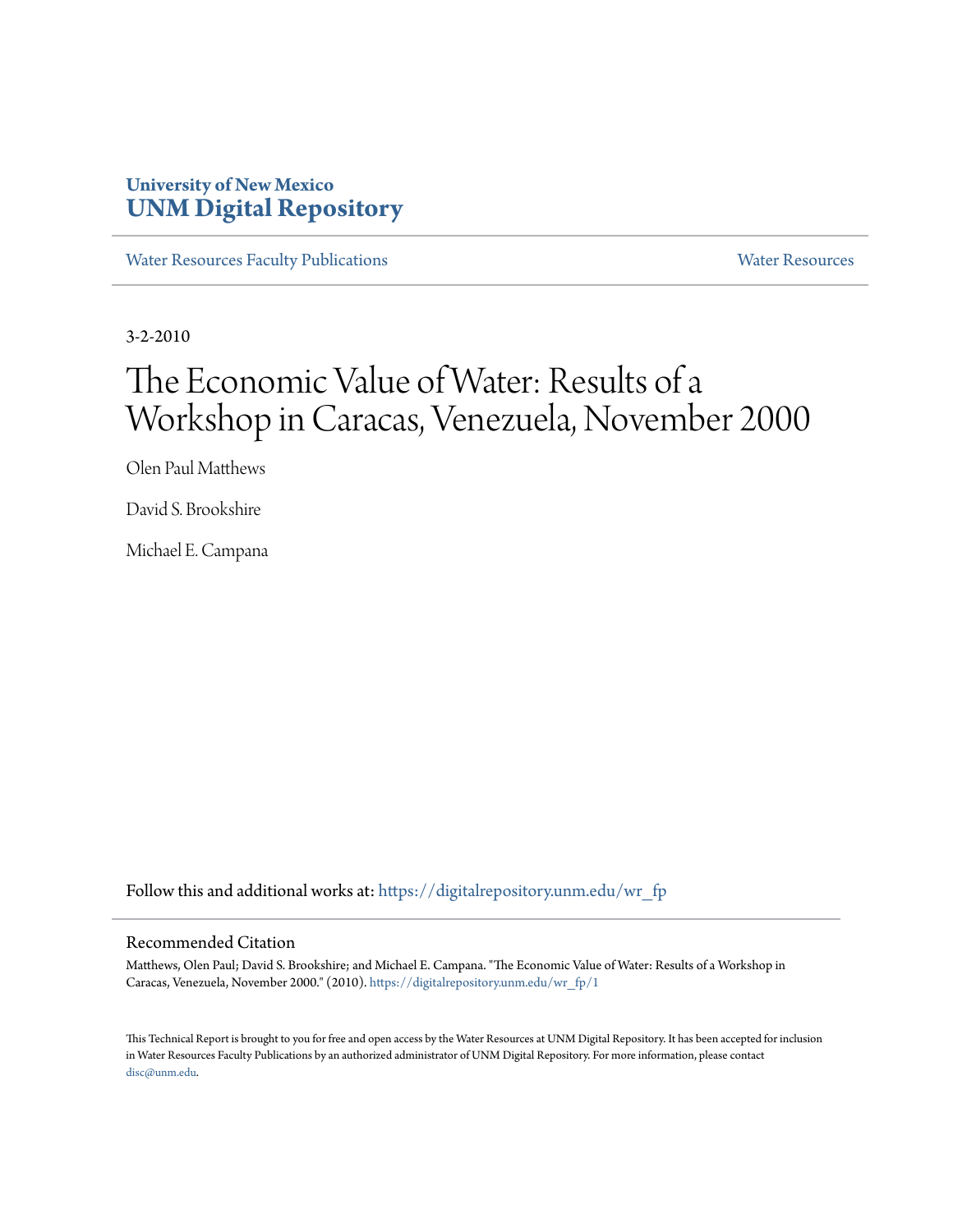## **THE ECONOMIC VALUE OF WATER: RESULTS OF A WORKSHOP IN CARACAS, VENEZUELA NOVEMBER 2000**

**Edited by** 

**Olen Paul Matthews David S. Brookshire Michael E. Campana** 



**Water Resources Program The University of New Mexico Albuquerque, NM 87131-1217 USA www.unm.edu/~wrp** 

> **Publication No. WRP- 4 August 2001**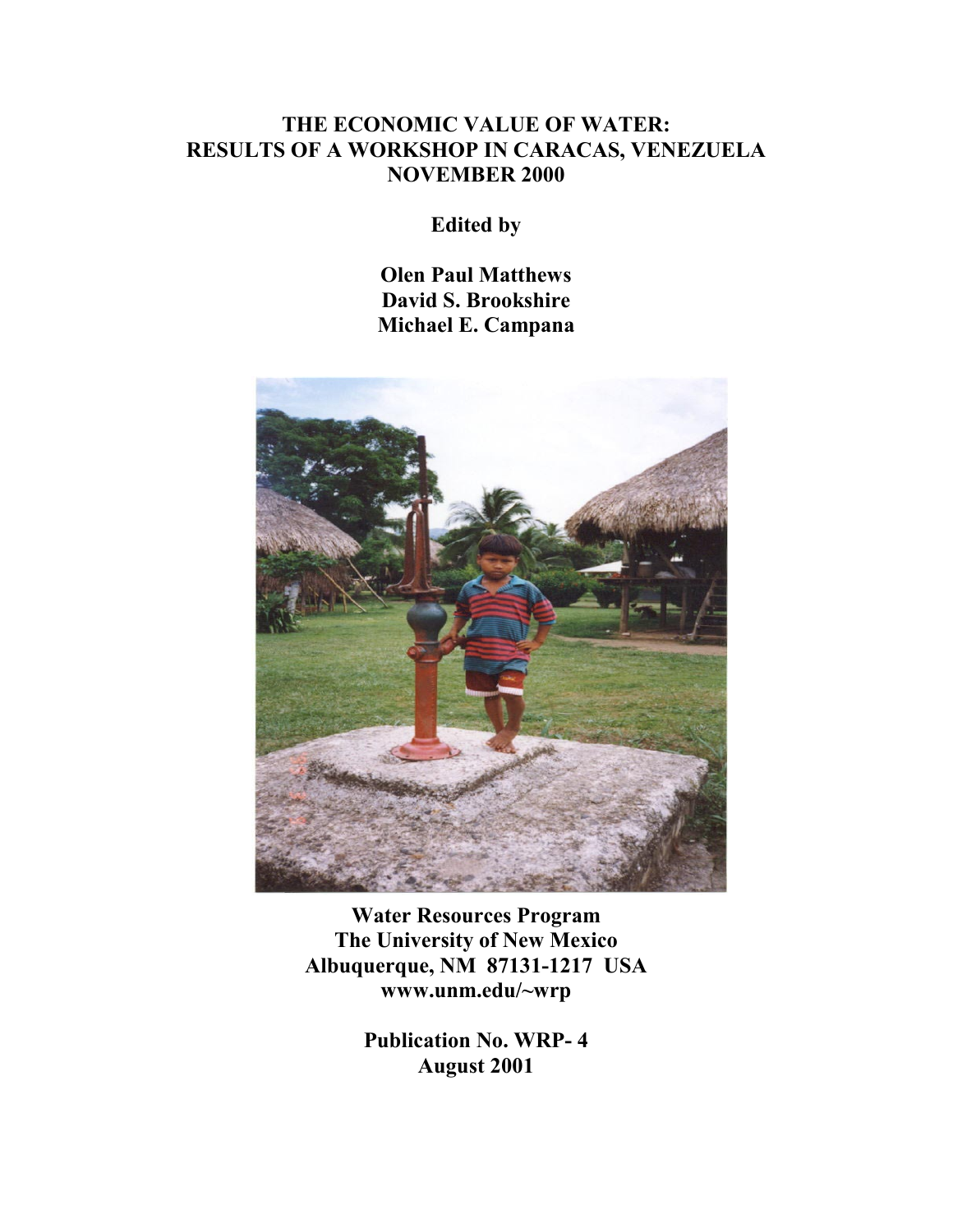## **THE ECONOMIC VALUE OF WATER: RESULTS OF A WORKSHOP IN CARACAS, VENEZUELA, NOVEMBER 2000**

**Edited by** 

**Olen Paul Matthews David S. Brookshire Michael E. Campana** 

**Water Resources Program The University of New Mexico Albuquerque, NM 87131-1217 USA www.unm.edu/~wrp/** 

> **Publication No. WRP- 4 August 2001**

**Contact Information:** 

**Olen Paul Matthews: Department of Geography, UNM. opmatt@unm.edu David S. Brookshire: Department of Economics, UNM. brookshi@unm.edu Michael E. Campana: Water Resources Program, UNM. aquadoc@unm.edu**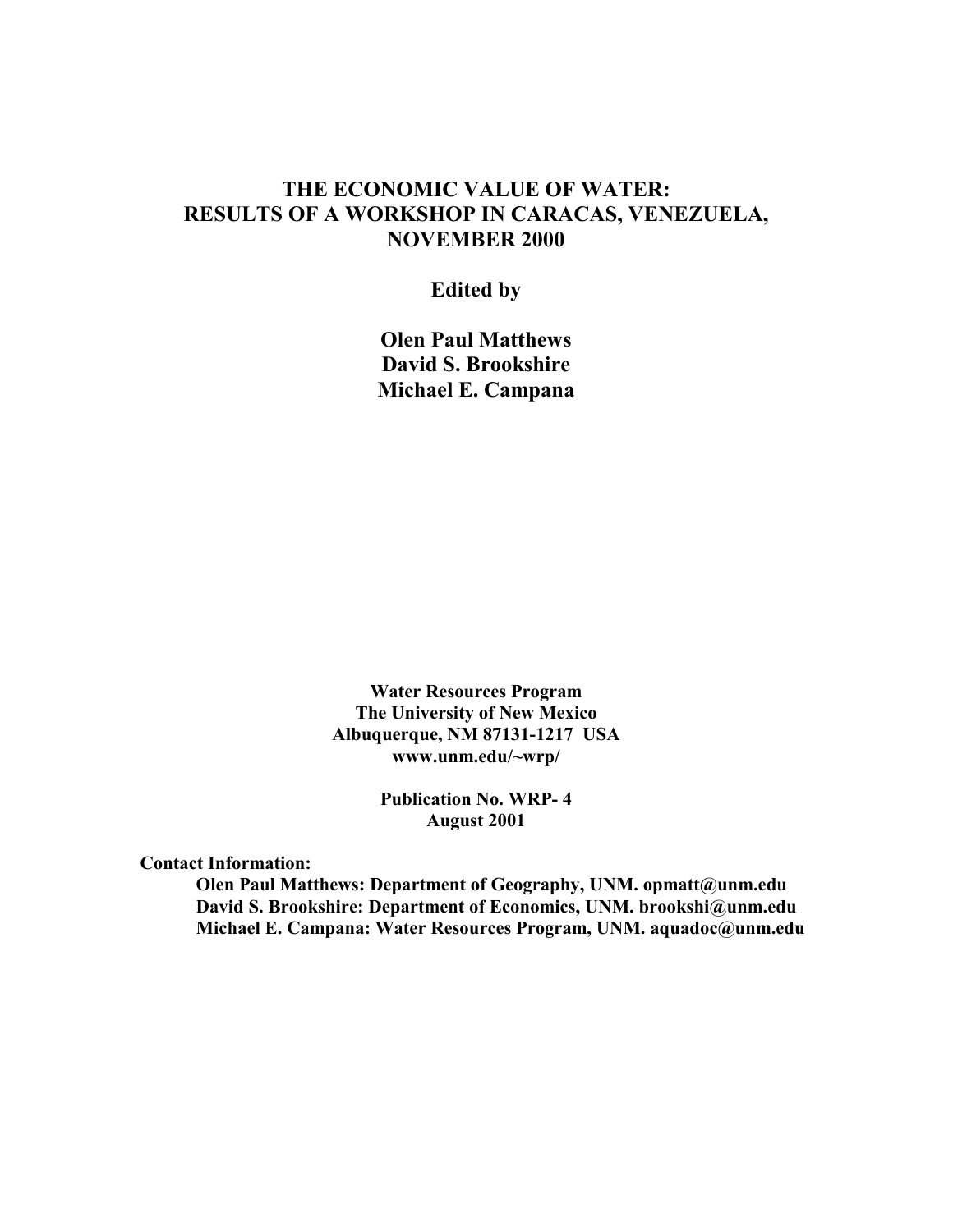## **Table of Contents**

|     | <b>Introduction</b>                           |    |
|-----|-----------------------------------------------|----|
| II. | <b>Value and Cost Analysis</b>                |    |
| Ш.  | <b>Points of Discussion</b>                   |    |
|     | A. Meaning of Value/Valuation                 | 6  |
|     | <b>B.</b> Purpose of Valuation                |    |
|     | C. Issues and Limitations of Valuation        | q  |
|     | <b>D.</b> Valuation and Thresholds            | 12 |
|     | <b>E.</b> The Planning Process and Valuation  | 16 |
|     | F. The Role of Stakeholders                   | 20 |
|     | G. The Role of Capacity Building in Valuation | 22 |
|     | H. Property Rights                            | 22 |
|     |                                               |    |

## **List of Figures**

| Figure 1.        | <b>Value Analysis</b> |  |
|------------------|-----------------------|--|
| <b>Figure 2.</b> | <b>Cost Analysis</b>  |  |

Cover: Epera Indian boy with broken hand pump, La Chunga, Panama. (photo by Michael E. Campana)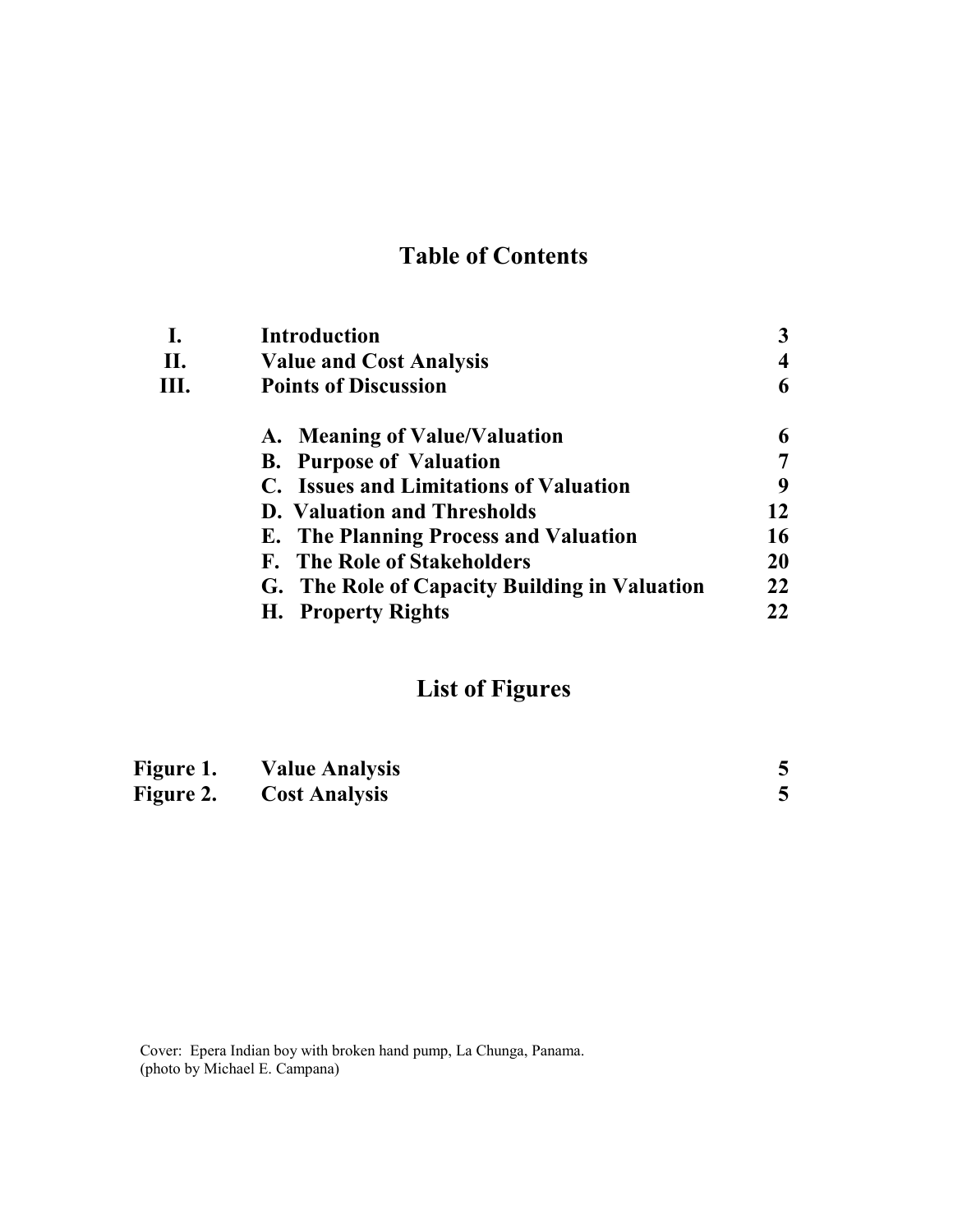## **I. Introduction**

 $\overline{a}$ 

In November 2000 a small workshop of 14 people met in Caracas, Venezuela, to discuss the "value" of water.<sup>1</sup> The meeting was sponsored by the International Water Resources Network (IWRN),<sup>2</sup> the Organization of American States (OAS), The Nature Conservancy, the University of New Mexico, and the National Oceanic and Atmospheric Administration (NOAA). The meeting was hosted by Jose Ochoa-Iturbe, Director of the School of Civil Engineering at the Universidad Catolica Andres Bello. The participants represented a mix of academics, water administrators, government officials and NGOs (non-governmental organizations) from around the Americas.3 Although many of the participants are economists, multiple disciplines and perspectives were represented. The meeting occurred as part of a process for stimulating discussion about water issues in the Americas. During and after IWRN's Dialog III in Panama, the participants at a session on water valuation discussed the need for an intermediate meeting that would keep the discussion moving forward. The feeling was that the time interval between Dialogs was too long and significant time was spent at each Dialog repeating conversations that had occurred before. An intermediate conference was organized in Caracas to fill that need. This document was produced as a result of the Caracas meeting and is meant to serve as an input to IWRN's Dialog IV in Brazil. The document should not be looked on as the final word but as an intermediate step meant to stimulate additional discussion.

The meeting in Caracas was recorded and extensive notes were taken of the two days of discussion. Significant discussion occurred on the meaning of "value" and "valuation". Part of the problem is "value" can be used in more than one way and is sometimes confused by non-economists with the concepts of "cost" or "price". As a result, the economists present produced a consensus diagram and reached a degree of agreement on

an approach that can be taken to put these terms in perspective.<sup>4</sup> Toward the end of the meeting the participants were asked to produce a list of statements upon which they thought agreement could be reached. The lively discussion produced by those statements and the consensus diagram form the basis for this report.

<sup>&</sup>lt;sup>1</sup> Funding for the workshop was partially provided by NOAA's Office of Sustainable Development and Intergovernmental Affairs, Order No. 40-AA-NA-0A1205. Additional funding was provided by the Water Resources Program, the Department of Economics, and the Department of Geography of the University of New Mexico.

 $2$  The IWRN began in 1993 and has sponsored three Dialogs on water. A fourth is scheduled in Iguacu Falls, Brazil, in September 2001.

<sup>3</sup> The participants included: Armando Bertranou, David Brookshire, Michael Campana, Marlou Church, Jaime Collado, Luis Gamez, Bernhard Greisinger, Sara Hernandez, Andrei Jouravlev, A. Eduardo Lanna, Olen Paul Matthews, Molly McIntosh, Claude de Patoul, and Hugo Romero.

<sup>&</sup>lt;sup>4</sup> The diagram was modified from one developed by Peter Rogers: Peter Rogers, Ramesh Bhatia and Annette Huberp (1998), *Water as a social and economic good: how to put the principle into practice*, Global Water Partnership/Swedish International Development Cooperation Agency, Stockholm, Sweden.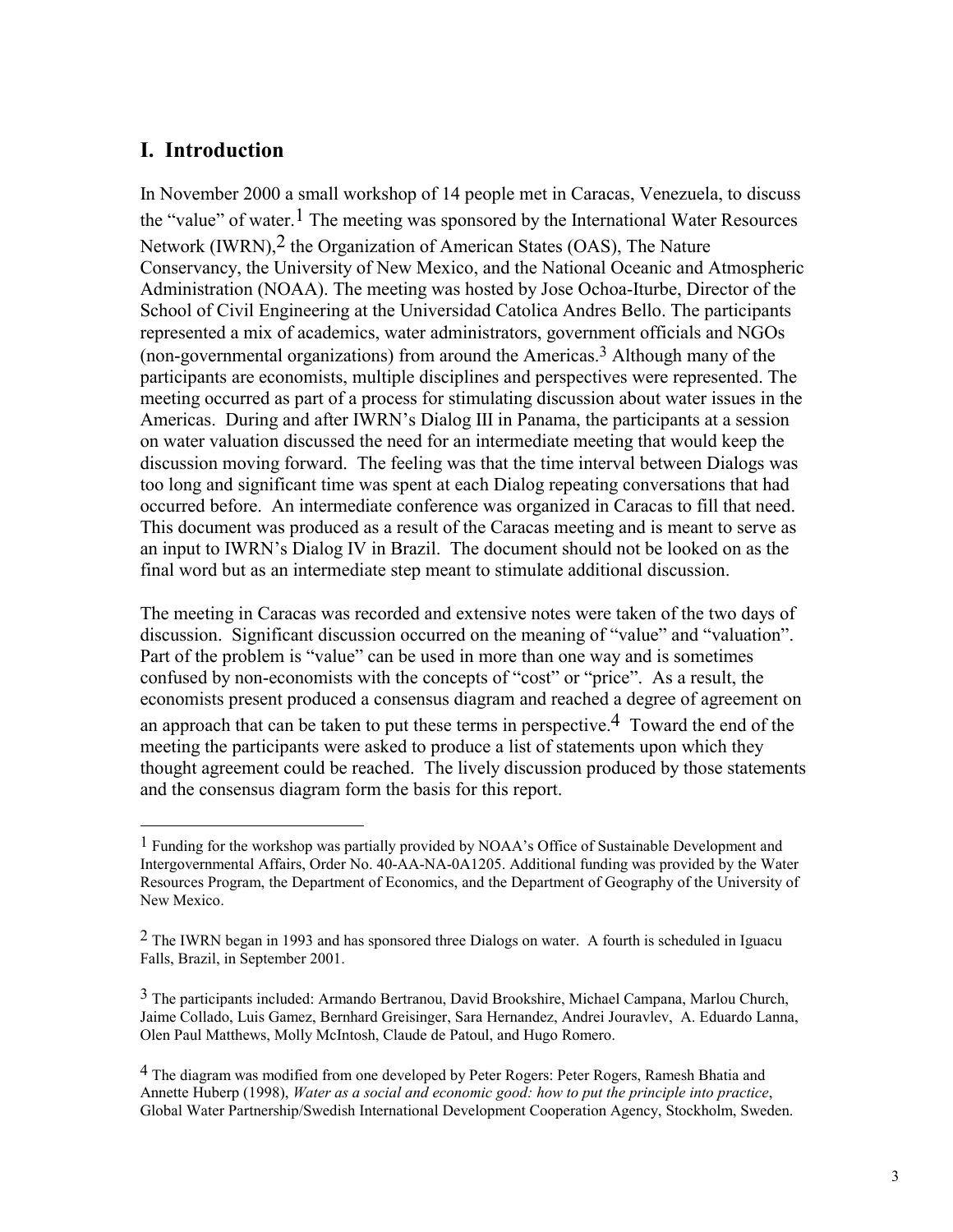After the conference concluded, a summary of the discussion associated with the economists' diagram was made. Also, the points of agreement were organized around several themes and the discussion on each point was summarized. Additional points were added based on the conversation during the two-day conference. At that point the draft was reviewed and points were added to fill in any gaps that were present. A draft version was then circulated to all the participants, and they were given an opportunity to respond. The responses were incorporated to produce this document.

Although this document is intended to serve as input into Dialog IV, it can be put to other uses as well. Because the report is designed for use by those who are not economists, it can serve as a resource to sort out the confusion associated with the concepts of value, valuation, cost, and price. The report can also be used to show the benefits and limitations of a valuation process. People throughout the Americas are struggling with how to assign a value to water. This report will provide a set of useful ideas to help in this process.

## **II. Value and Cost Analysis**

There was considerable discussion regarding the components of an economic analysis and an understanding of what we referred to as "complete" value and costs. This was an attempt to recognize what values actually fall within the domain of economic analysis and what values are beyond economics or alternatively, in addition to economic values.

Figure 1 and 2 present these taxonomies. In Figure 1, a distinction was drawn between efficiency analysis (the typical domain of economics) and beyond efficiency. Within the efficiency category there are two broad concepts of goods that are valued. Those that are traditionally traded in the market place (private goods -- apples, oranges, etc.) in some fashion and those which are not typically traded in the market place (non-market or public goods -- air quality, watershed preservation, etc.). The sum of these was referred to as full economic value. In addition to economic value, it was fully recognized that there are values above and beyond those thought of as being within the domain of economics. These would include but are not necessarily limited to cultural and religious values.

Within the domain of cost analysis, Figure 2 presents a taxonomy. Full economic costs encompass notions such as capital costs, and the others listed as well as technological externalities. Technological externalities can be thought of as costs that individuals or firms imposed on others. An example might be if a paper mill dumps waste upstream from a town; the town thus has to treat the water to restore the river water to a potable level. Pecuniary externalities are those that are generated through the price system. One can think of these as ripple effects or secondary effects. If a watershed was a major recreational site and suddenly became denuded as a result of a natural disaster (volcano or landslide), then the nearby merchants would possibly go out of business. Complete economic costs thus include pecuniary and full economic costs.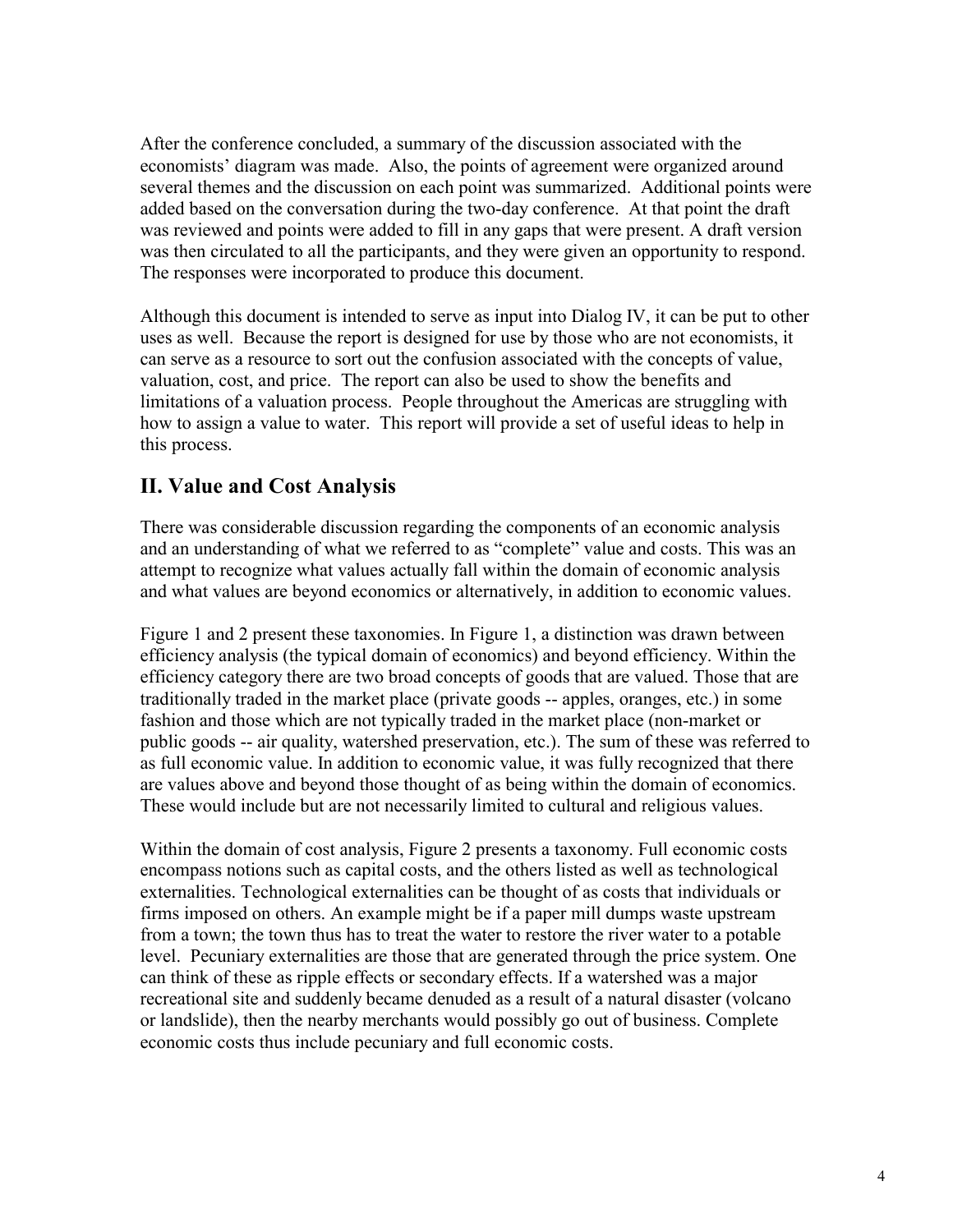| Efficiency<br>Beyond | Values of objectives other<br>than economic efficiency<br><b>(Cultural Values</b><br><b>Religious Values)</b>            |                     |                |
|----------------------|--------------------------------------------------------------------------------------------------------------------------|---------------------|----------------|
|                      | <b>Total Economic Value</b>                                                                                              |                     |                |
| Efficiency Analysis  | <b>Social Value</b><br>(non-market)<br><b>Adjust to account</b><br>for social values<br>(environmental<br>externalities) | Full Economic Value | Complete Value |
|                      | <b>Private Value</b><br>(market<br>transactions)                                                                         |                     |                |

 **Figure 1. Value Analysis** 



 **Figure 2. Cost Analysis**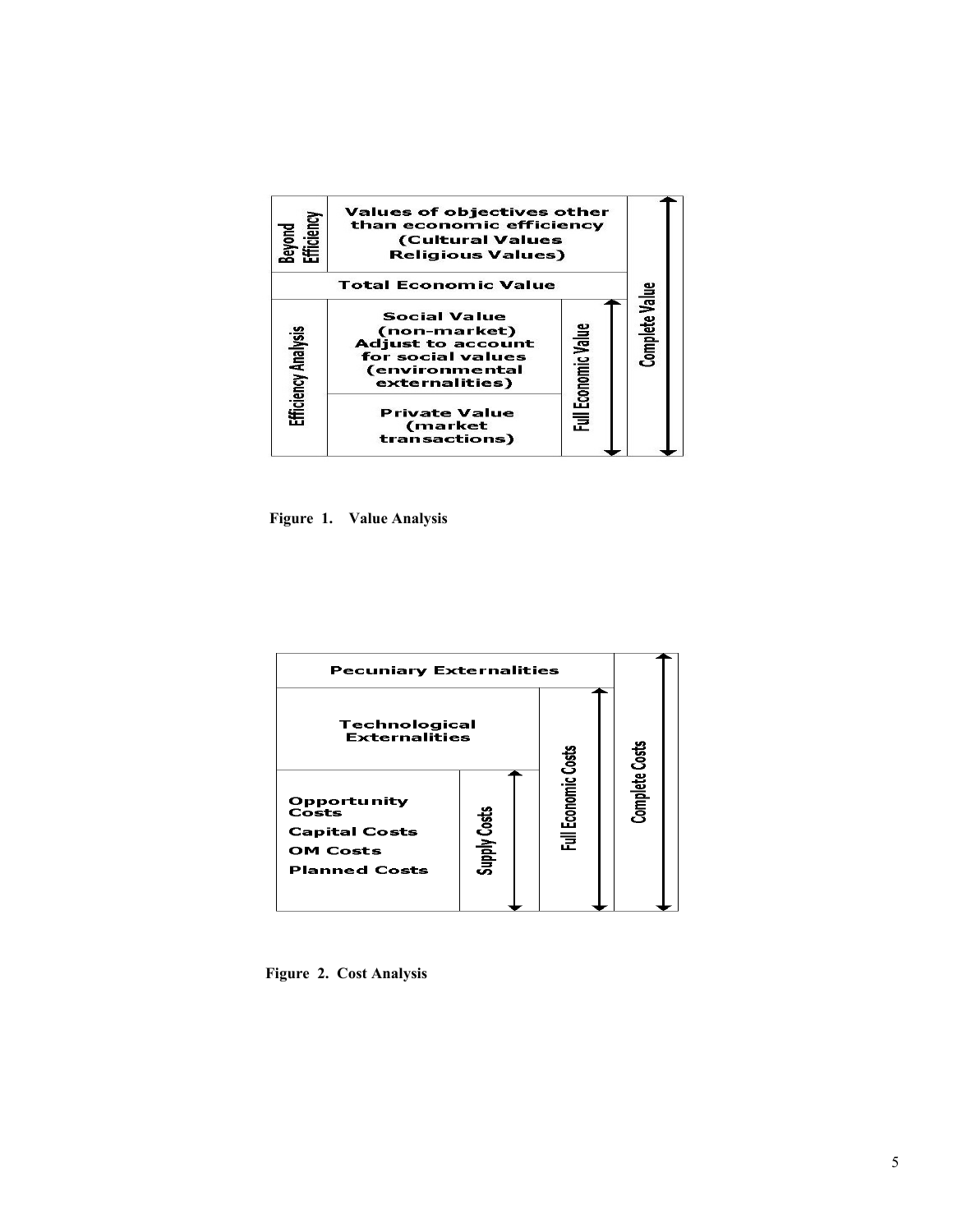## **III. Points of Discussion**

The following points of discussion are grouped together under broad headings. After each statement is a summary of the discussion that took place during the meeting. Not everyone was in complete agreement with all the statements listed below. When possible, conflicting views are included in the discussion.

#### **A. Meaning of Value/Valuation**

Because value and valuation can have more than one meaning, care must be taken when the terms are used. On more than one occasion, the discussion at the meeting became confused when the intended meaning was unclear.

#### **A.1. Statements:**

- **Valuing a resource is not the same thing as valuation of a resource. Value means both to appreciate (subjective) and to measure.**
- **Some people believe water cannot or should not be "valued" economically.**

**A.1. Discussion:** The group had many different perspectives on the meaning of value. Those perspectives are represented in the statements below.

(1)Value has qualitative and quantitative connotations. Care needs to be taken in how the word is used in order to avoid confusion. Both meanings are important to this discussion. Frequently when people talk about valuation of water, they are talking about a kind of economic measurement—an indicator. But, value can also be used in a subjective sense. When using the concept in a subjective sense, some people may assume water is so important (valuable) that it is beyond economic measurement. The subjective importance (value) of water is sometimes measured by looking at indicators such as people's preferences. "Value," when determined in this way, is useful in determining the "relative" importance of water. Measuring the economic value of water also shows "relative" importance (value).

(2) In theory economists can place an economic value on anything. It is useful in some cases but not all. The usefulness of the valuation depends on the problem and how it is defined.

(3) Economics is a very powerful organizing principle, but economics does not own the term "value" or "valuation". Although multiple sets of meanings exist for value, economists can generally agree on the term's definition and different uses. Economists can also accept different approaches to value and valuation. Non-economists are generally not as clear on what they mean by value and valuation.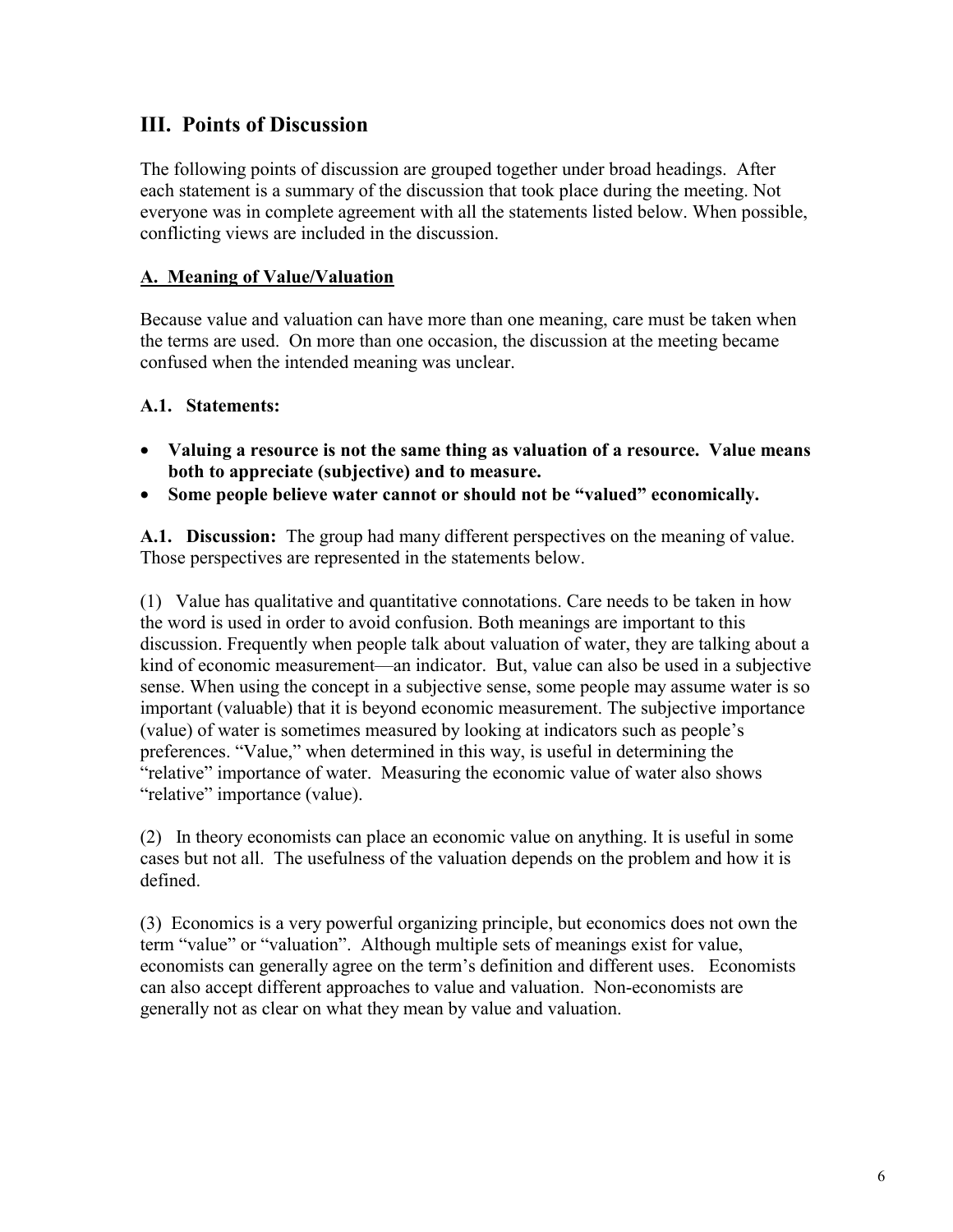(4) Economic values can be determined for market and non-market goods. Non-market goods are those goods that are not traditionally exchanged in a market setting. Clean air and endangered species are examples. Even though these goods are not traditionally exchanged in a market, they can be assigned an economic value and doing so can be useful. For example, potable water is a necessity. If the costs of providing potable water are to be recuperated, both traditional costs and environmental costs need to be included. Environmental costs should not be considered a luxury.

(5) In some circumstances using monetary measurements to place an economic value on water may be accepted and necessary. But, value/valuation is not the same as water pricing. A difference exists between cost, value, and price.

(6) Economic measurements may be inappropriate to some people. Although some people may look on valuation as a very technical concept, for others it is not. For some people or in some indigenous cultures, water may be so important that putting a monetary value on it is considered inappropriate. Economic value is not a good indicator of overall value for these people. If economic value is not appropriate, another indicator needs to be found. This does not necessarily mean a price cannot be charged for the use of water, but that its importance (overall value) cannot be determined in terms of money.

## **A.2. Statement:**

#### • **The overall value of water includes non-economic value—social equity, environmental sustainability, and other things.**

**A.2. Discussion:** In the economic valuation of water, we should strive to place the market and non-market values on an equal footing. Water valuation should not be limited to economic efficiency. Value of water should mean all values—economic value, social value, strategic value, atmospheric value etc. Economic value includes environmental value. Environmental externalities usually represent real costs/real welfare changes that should not be ignored if optimal resource allocation is the goal. Ignoring important environmental externalities introduces a potential for resource misallocation and can accentuate distributional or equity problems. We can't always put a number on environmental values. That is why we use economics because it gives us a number. Social equity and ecosystem sustainability must also be considered. Figures 1 and 2 capture these different aspects of valuation.

#### **B. Purpose of Valuation**

The group recognized the limitations of economic valuation and other forms of valuation. However, they considered valuation, in whatever form, to be a useful tool for decision makers. The group also agreed that water valuation needs to go beyond economic values. Although ecological and equity values of water are difficult to measure, estimation methods can provide water managers relevant insights. Because the "overall value" of water is hard to estimate, measuring whether decisions are optimal is difficult. As a result the decision process needs to be legitimized.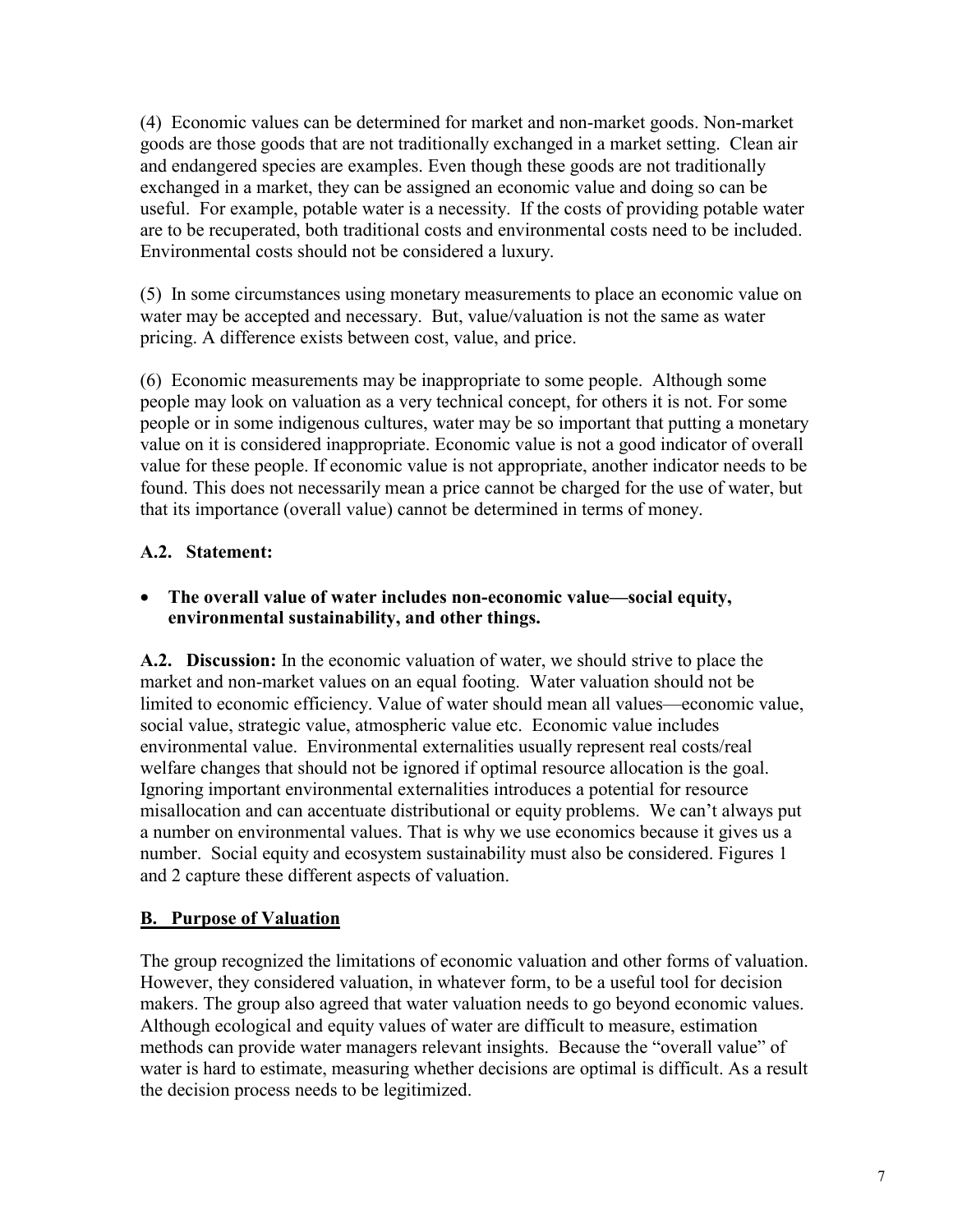This legitimacy can only be achieved when all stakeholders participate in the decisionmaking process. This participation ought to occur during all phases of the decisionmaking process from the gathering of data through implementation and monitoring (see section on stakeholders).

## **B.1. Statement:**

• **Economic valuation of water is a helpful tool and provides input for decisionmaking. Economic valuation is not a management plan. It works on specific problems.**

**B.1. Discussion:** Economic valuation of water is useful in the administration and management of water. It should be integrated into the planning process. However, economic valuation in itself, is not the end result or goal of the planning process. For specific problems, economic valuation can provide a way of organizing the issues and looking at the trade-offs. Other forms of valuation may also be useful.

## **B.2. Statement:**

#### • **Valuing water is a process for changing people's uses and actions within a watershed.**

**B.2. Discussion:** This means that people need to learn the importance of water. The process is one of education or capacity building. For example, if people understand water is scarce and are aware of conservation techniques, their probability of using the techniques will increase. Valuation is more than economics.

#### **B.3. Statement:**

#### • **Economic instruments can sometimes be effective in changing behavior.**

#### **B.3. Discussion:**

(1) Economic instruments can be effective in inducing change, but because of the fugitive and elusive nature of water, this is relatively more difficult to achieve in water resources management and use than in most other sectors of the economy. Determine what change is desirable and choose appropriate instruments. Regulation and pricing schemes are examples of what is meant by economic instruments. Policy makers can use these economic instruments to achieve certain goals. For example, the price consumers pay for water can be raised in order to stimulate conservation. In order to compare the efficiency of economic instruments, one needs to consider market and non-market values. Non-market values refer to those goods that are not traditionally exchanged in a market setting. Traditionally the non-market component has been left out.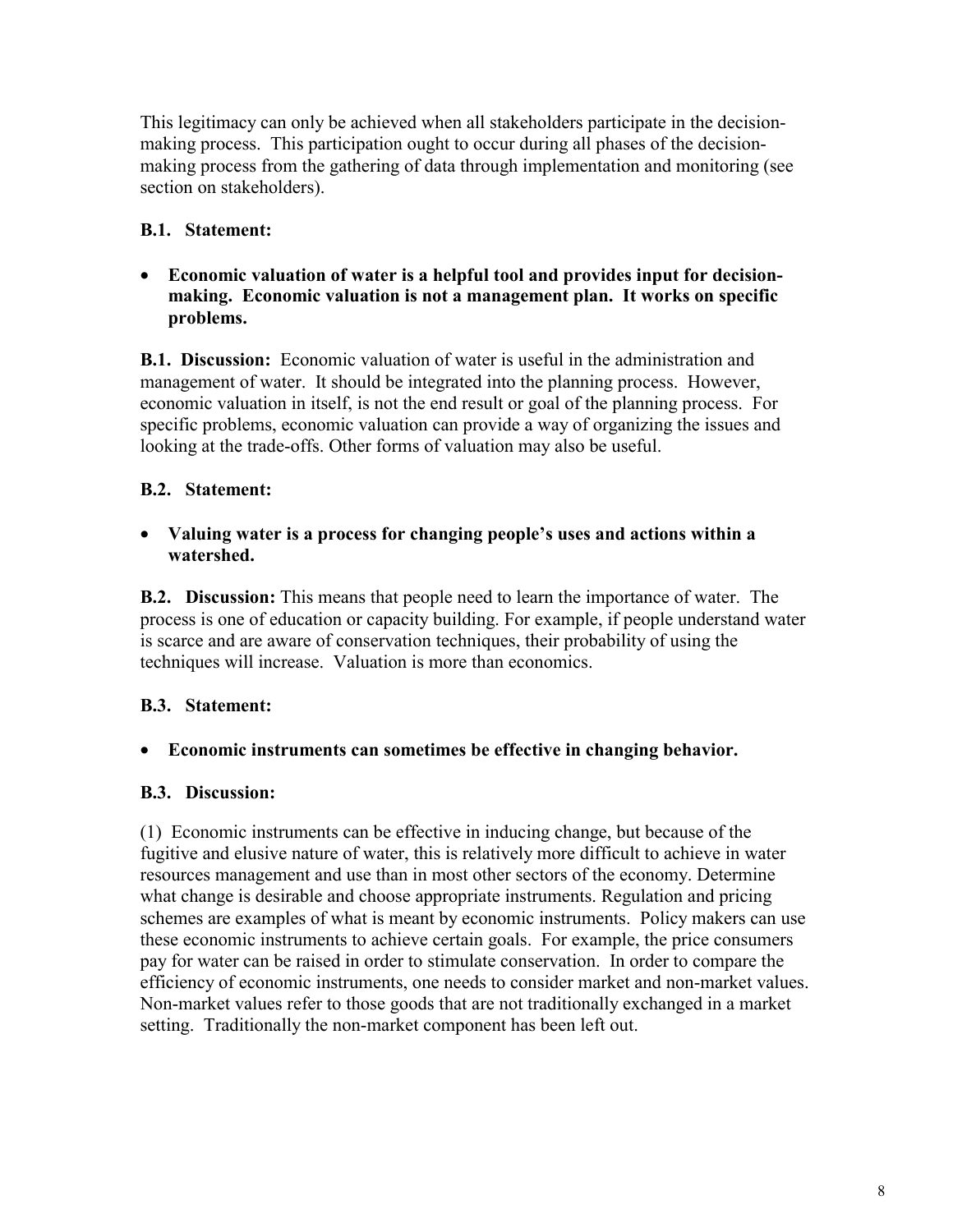(2) One participant feels that regulation is not an example of what is meant by economic instruments. Pricing and transferable rights are economic instruments. Because of peculiar characteristics of water, their application is usually (or must be) accompanied by regulation, but regulation itself is not an economic instrument.

## **B.4. Statement:**

• **Both economic and non-economic instruments should be considered for solving problems related to "value". Their relative efficiency should be explored.**

**B.4. Discussion:** Because overall valuation is more than economic value, we need to consider issues that are beyond the realm of economics. This area can be quite large.

## **B.5. Statements:**

- **Economic valuation has its limitations, but economics works well within an agreed upon framework.**
- **Economic valuation is one tool for measuring if a goal is reached.**
- **Valuation, as part of a planning process, is a mechanism for reaching a goal.**

**B.5. Discussion:** Economics is useful tool, and within limits, economics is one (not the!) tool for evaluation of goals. Also, as part of the planning process, economic instruments may be evaluated and selected as a means of achieving the goal. These notions were generally accepted. The third point focused upon what else valuation is in and of itself. There is a temporal aspect to this that can be forward-looking or retrospective. In the process of setting goals and making plans, a variety of valuation methods can be used. A general class of valuation methods allows decision makers to see the trade-offs between different potential goals before the goal is set, both in a qualitative and quantitative framework. This allows them to discern what specifically is the best thing to do. It was noted that valuation methods also can be used retrospectively to determine whether the goals have been reached.

## **C. Issues and Limitations of Valuation**

Throughout the meeting considerable discussion occurred about the uses and limitations of valuation. Uncertainty in valuation increases when data is of poor quality and when we do not have complete understanding of the processes involved. Valuation methodologies also have their limitations. The statements and discussion below reflect these concerns.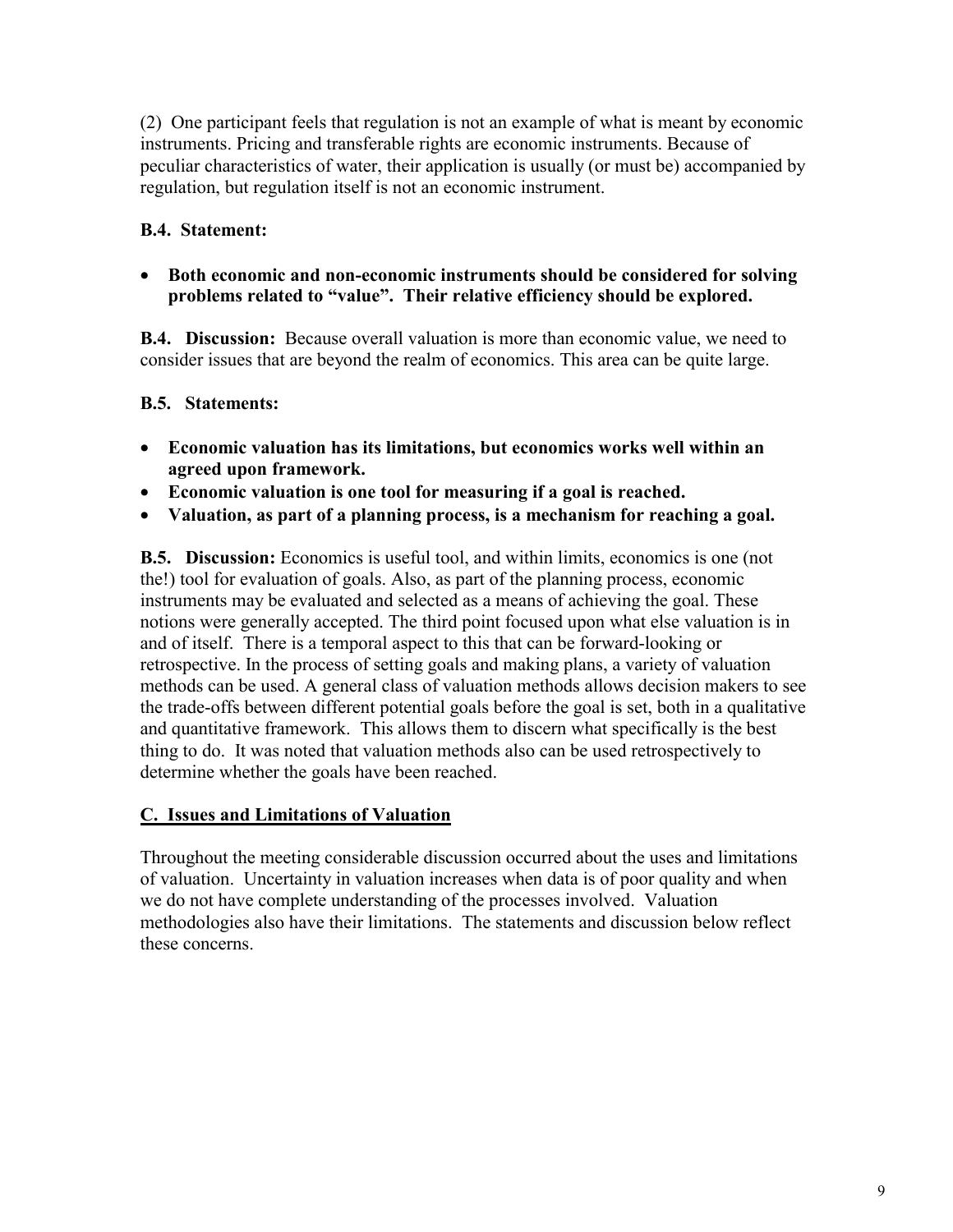## **C.1. Statement:**

#### • **Keep it simple.**

**C.1. Discussion:** This theme occurred at many points over the two days of discussion.

(1) Often discussions of value and valuation use technical language. Care needs to be taken to insure information communicated is at a level understandable by the intended audience. Simple language may be needed.

(2) Valuation has to be a practical tool. Some countries in this hemisphere are at the very initial steps of applying economic instruments to these problems. Some institutions in the area may not implement the instruments if they are too complex. Even though many economic instruments are complex, many are also uncomplicated. People should be encouraged to start using them. For example, if we charge someone 10X what they are paying for water they will change their behavior. We need to start with the simple solutions we know we can implement. That does not mean we should ignore the more complicated problems and solutions.

(3) The objective of policy is to change behavior. Decision makers should not overestimate what an economic instrument can achieve. For example, they need to recognize that economic instruments are not good for some things like economic inequities. They should also pay attention to the conditions needed for the application of economic instruments and to compare their effectiveness to that of other management options or instruments. They need to get down to earth. Economic valuation can be very useful for improving the use and management of water resources. It can be kept simple.

#### **C.2. Statement:**

• **Scientific data and analysis are uncertain/imprecise because of the complexity of natural and human systems.**

**C.2. Discussion:** Scientific models are simplifications of reality. They generally fail to capture the complexity and interrelationships within a hydrologic system. For example, models can be developed to answer scientific and engineering questions related to surface and groundwater flows. Because the goal of these models is water movement, they may not provide information decision makers need to solve policy problems unrelated to water movement.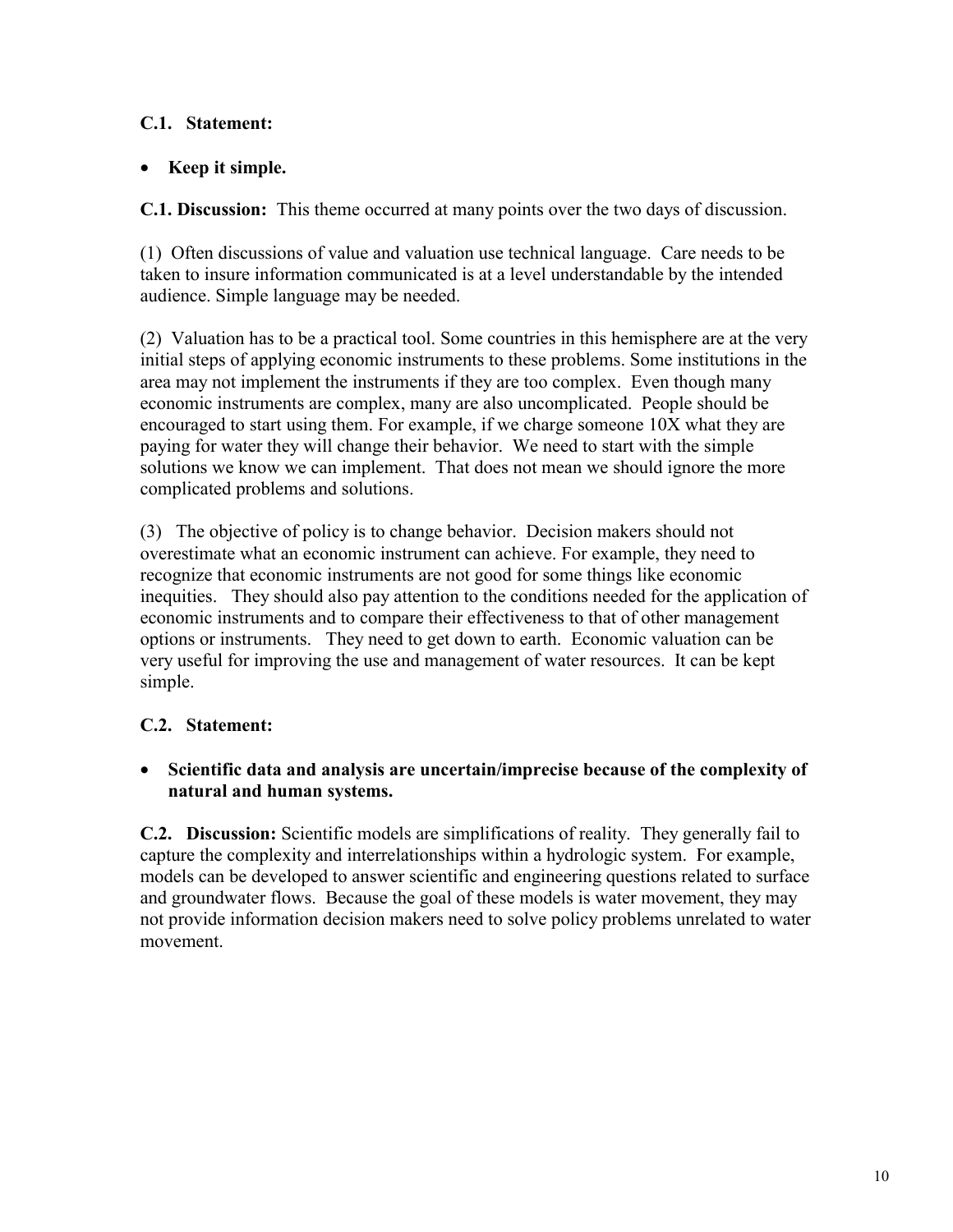## **C.3. Statement:**

#### • **Data interpretation is not absolute. It may depend on who analyzes it and for what purpose**.

**C.3. Discussion:** Often data are scarce or inaccurate. Interpretation may be limited to a "best guess". Even when data are plentiful, different interpretations are possible. Experts in the field may use different analytic techniques and arrive at different answers. Different techniques may be designed to achieve different purposes. In addition, analytic techniques may improve over time allowing for more accurate analyses.

#### **C.4. Statement:**

#### • **The lack of scientific information should not be used as an excuse not to do valuation.**

**C.4. Discussion:** Although water valuation is an imperfect process, it does have benefits. Lack of scientific information creates a degree of uncertainty in any results produced by analysis. However, it is better to use the information available rather than do nothing.

#### **C.5. Statement:**

#### • **Economics is only as good as the biophysical and institutional frameworks.**

**C.5. Discussion:** To the extent that biophysical models and institutional frameworks have uncertainty or lack of precision, then the economics used to evaluate goals or conduct analysis will also embody that uncertainty and/or imprecision.

## **C.6. Statement:**

#### • **Economic instruments are useful, but at some point laws may be needed.**

**C.6. Discussion:** There is disagreement on this statement.

(1) The usefulness of economic instruments may be limited by their institutional setting, but usefulness may be improved if the setting is changed. For example, by creating legal definitions for property rights, the usefulness of markets can be improved. In other instances, a resource may be considered so important that legal prohibitions are preferable for their protection.

(2) Laws are always needed, and economic instruments (or any other instruments) cannot be used without adequate legal framework. Rather than an either/or question, this mainly refers to determining the composition of an adequate mix of command-and-control and economic instruments with the emphasis, as far as water is concerned, on the former with the latter playing a useful but largely complementary role.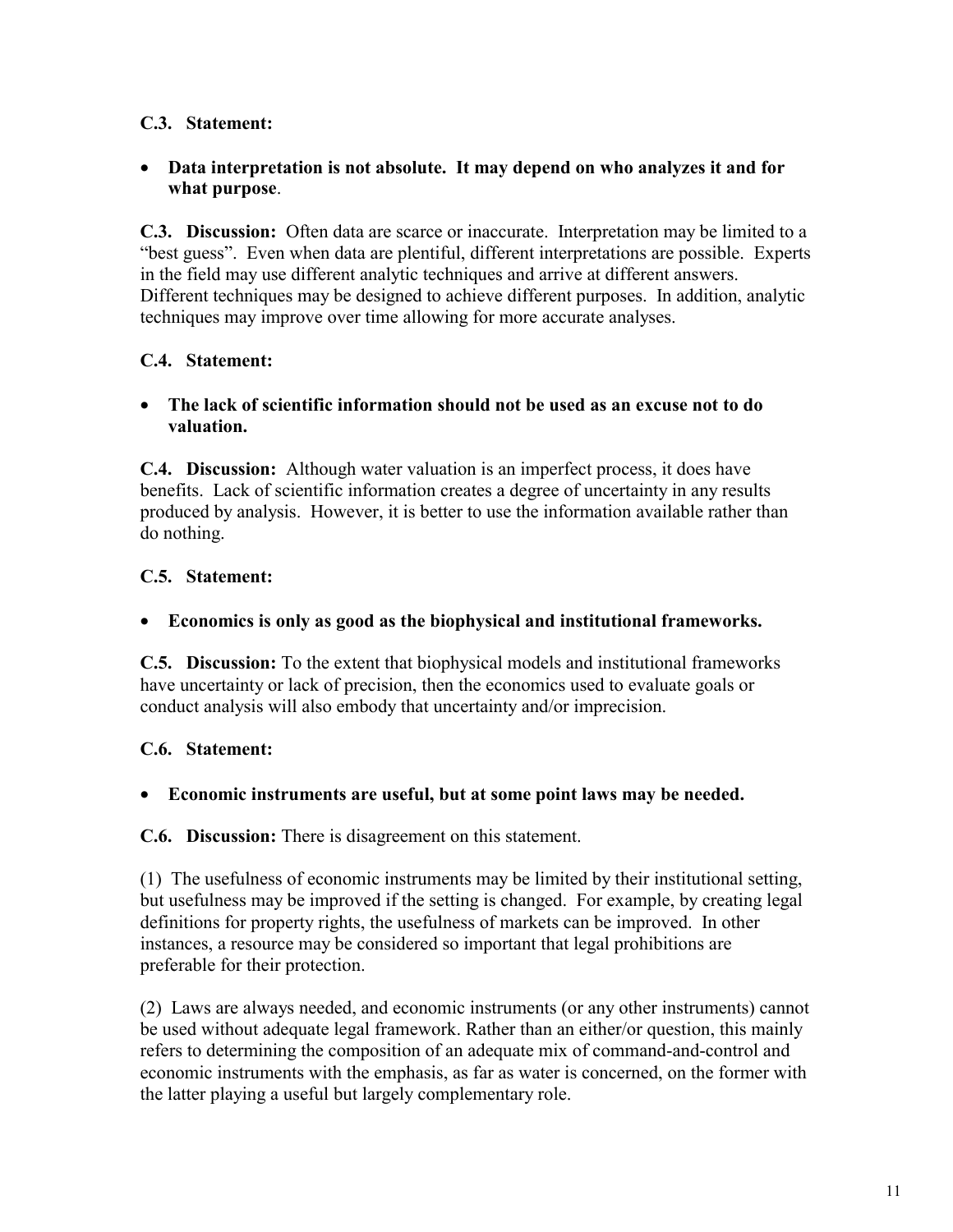#### **D. Valuation and Thresholds**

A society often feels that some resources are intrinsically valuable or that the provision of some resources is so important the resource should not be reduced below certain threshold levels. The value (importance) assigned to these resources is a statement of that society's preferences. The costs of these preferences can to some extent be determined. Costs include both the notion of keeping the resource at some threshold level and the cost of allowing the resource to go below that level.

The idea of thresholds or safe minimum standards for both biophysical and human needs allows for an analysis of whether the risk of loss is intolerably costly or not. In the case of endangered species, this might result in society deciding that the costs are too high to maintain the species. In the case of human needs for safe drinking water, the decision might be that the costs must be borne to reach some minimum level.

#### **D.1. Statements:**

- **Water is a basic human need.**
- **Water should not be priced so high the poor get shut out.**

**D.1. Discussion:** At various times the group discussed the importance of water to humans. Although agreement was not reached on whether water is a basic human right, there was agreement that life was not possible without it.

(1) Safe minimum standards include the amount of water needed for survival. Many in the group had strong feelings that provision of the volume needed for survival was a basic right. Many in the group also felt the amount needed for survival should be provided at an affordable price.

(2) The safe minimum requirement of water for each human being has an infinite value. Identify the safe minimum requirement and take it out of the normal allocation system.

(3) If economic institutions could solve everything, we would not be here. Markets fail. Do we want a market for water or a hybrid system? Some people do not have clean water. This may not be a human right but a basic right. The market will not allocate for a safe minimum standard. Therefore, we need to consider the mix of rules and regulations needed. Certain things need to be taken off the table.

(4) Is access to water a human right? People are losing access to water required for basic needs. We need to protect a sustainable water supply for those needs. Public institutions are failing in their obligations in these areas. Access to water is a political decision. The market will not solve this problem.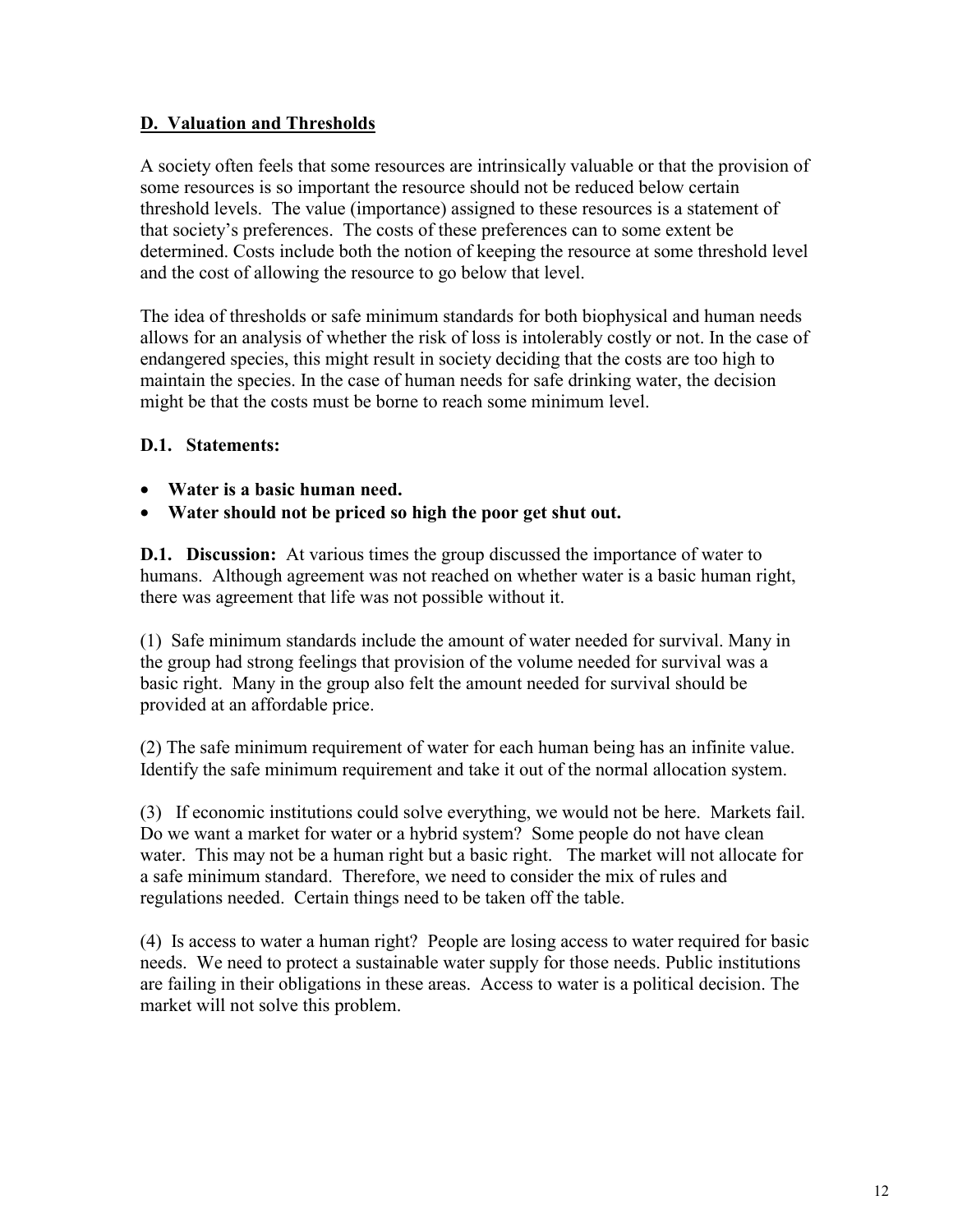### **D.2. Statement:**

#### • **Safe minimum standards and requirements are uncertain and dynamic.**

**D.2. Discussion:** The discussion was aimed at the basis for determining safe minimum standards for ecosystems and human health. Part of the basis for the standard concerns the biophysical requirements for ecosystem and human survival. Beyond this bare minimum, societies can raise the standard to improve the quality of life. Agreement was reached that the standards are uncertain and dynamic regardless of the basis.

(1) Safe minimum standards for ecosystem protection or human health may change with time. What is considered acceptable at one point in time may change with additional research. As a result a degree of uncertainty always exists in their use. Even within a given country health standards are not absolute. For example, scientists may find that people can tolerate more arsenic than was once thought. Standards change with time as we get more information and get better at measuring and understanding things and processes. Standards also change as circumstances and our preferences change.

(2) Safe minimum standards cannot be used alone. They are part of a much broader process. Norms are different in every country. For example, health standards are not uniform across the region.

(3) Safe minimum standards can be based on biophysical needs. For example, how many whales do we need to maintain a viable whale population? The answer is uncertain. This is more of a biophysical answer than a preference answer. Learning more narrows the uncertainty gap.

(4) Safe minimum standards depend in part on the context used to define the standard. What are you looking for in the safe standard? Is it for determining the ecological equilibrium of a population or is it for basic human needs. For each of these a completely different approach may be needed for the same safe minimum standard.

(5) Safe minimum standard is a decision-making tool. Safe minimum standards may be a preferred analysis over cost benefit analysis in decision making.

#### **D.2. Statement:**

#### • **Critical and unique resources should be identified and priorities established.**

**D.2. Discussion:** Resources in this instance are broadly defined. Resources include ecosystems and parts of ecosystems. Critical resources are those resources society feels deserve some degree of protection. For example, an endangered species or the water quality of a stream could be considered critical resources. Unique resources are resources that are limited in number. Society may desire to protect them because they are rare. Examples include the Grand Canyon and Iguacu Falls.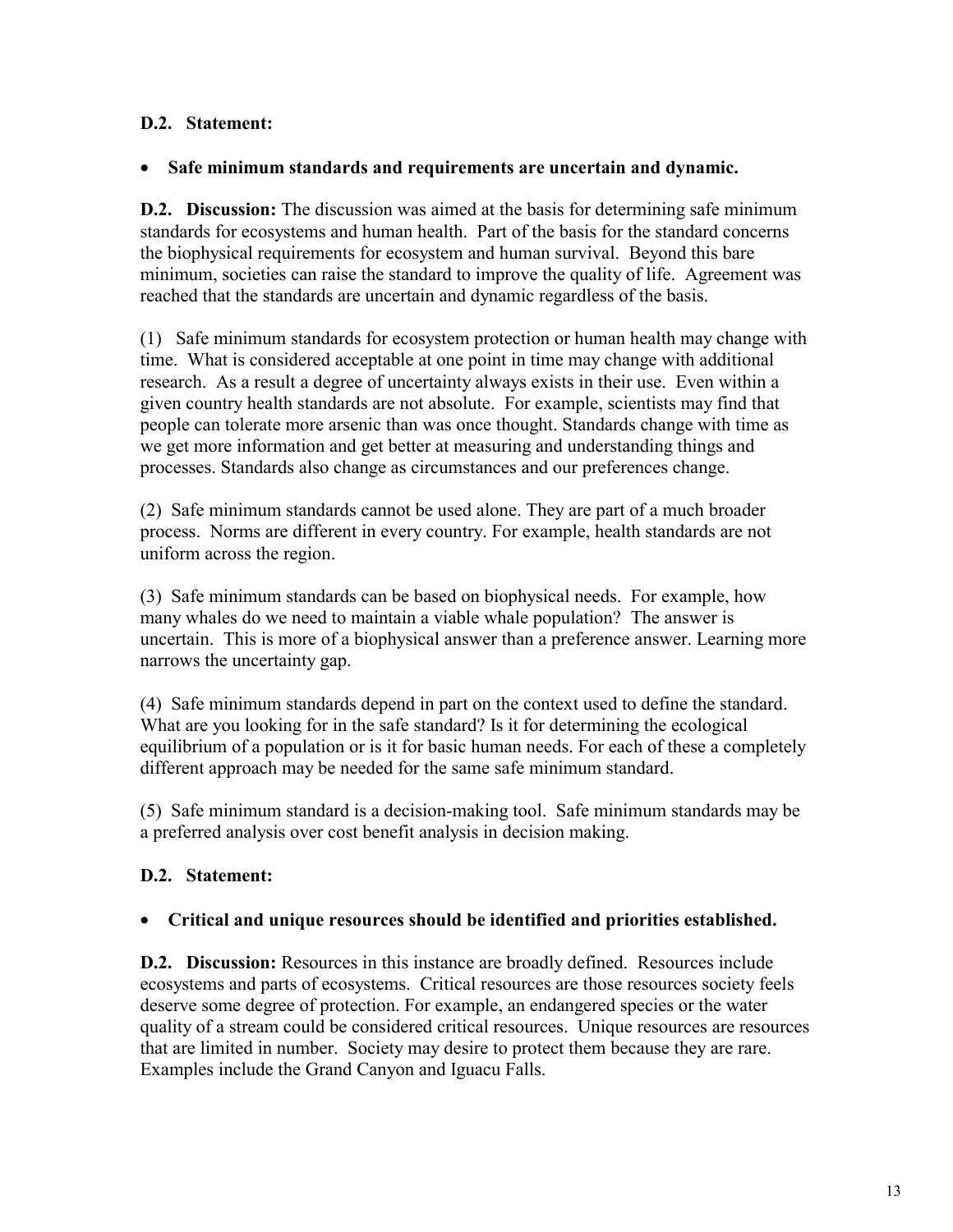(1) You cannot protect something and not change anything. When changes are made something else is impacted. We live in an interrelated system. Because of that, we need to set priorities for those resources we desire to protect. Not all resources will be viewed equally.

(2) The precautionary principle can be used to help identify resources in need of protection and the level of protection they need. Sometimes resources have heavy use and scientists do not understand the potential consequences of the use. The consequences could lead to a total loss of the resource, a significant reduction in its availability, or even no harm. The precautionary principle is based on the idea that use may need to be curtailed because the consequences of the use are unknown or uncertain. Unwanted consequences can result from the uncertainty. As a result decisions should err on the side of caution.

(3) The concept of irreversibility is related. If a particular use depletes a resource below a certain threshold, the resource may be lost. For example, the number of animals in a species may be reduced to a point that recovery of the population is impossible.

(4) Decision makers need be realistic. Not everything is equal, and importance will vary with different circumstances. Decision makers need to identify and set priorities. Not everything will be protected equally.

(5)Unique resources may be viewed as so important they take precedence over all other potential uses. For unique resources, minimum standards may need to be looked at in a different light if society's preference is protection at any cost.

## **D.3. Statement:**

#### • **"Safe minimum standards" is a useful tool in determining the level of protection needed for critical and unique resources.**

**D.3. Discussion:** Safe minimum standards are a biophysical and behavioral concept.

(1) Safe minimum standards from a biophysical perspective include a number of concepts such as the precautionary principle and irreversibility mentioned above. Related concepts include "stress line" and "resilience". All these concepts relate to biophysical measurements of environmental or human health.

(2) Although everyone could agree that safe minimum standards have a biophysical component, there was less consensus over whether safe minimum standards have a behavioral component or how that behavioral component functions. The behavioral component is related to the idea that standards are based in part on societal preferences and are not solely attached to "science". The idea of species survivability illustrates this point. If all resources are considered equal, then "science" can guide us to what is needed to optimize conditions for each species. However, choices related to a single species may not be beneficial to an entire ecosystem.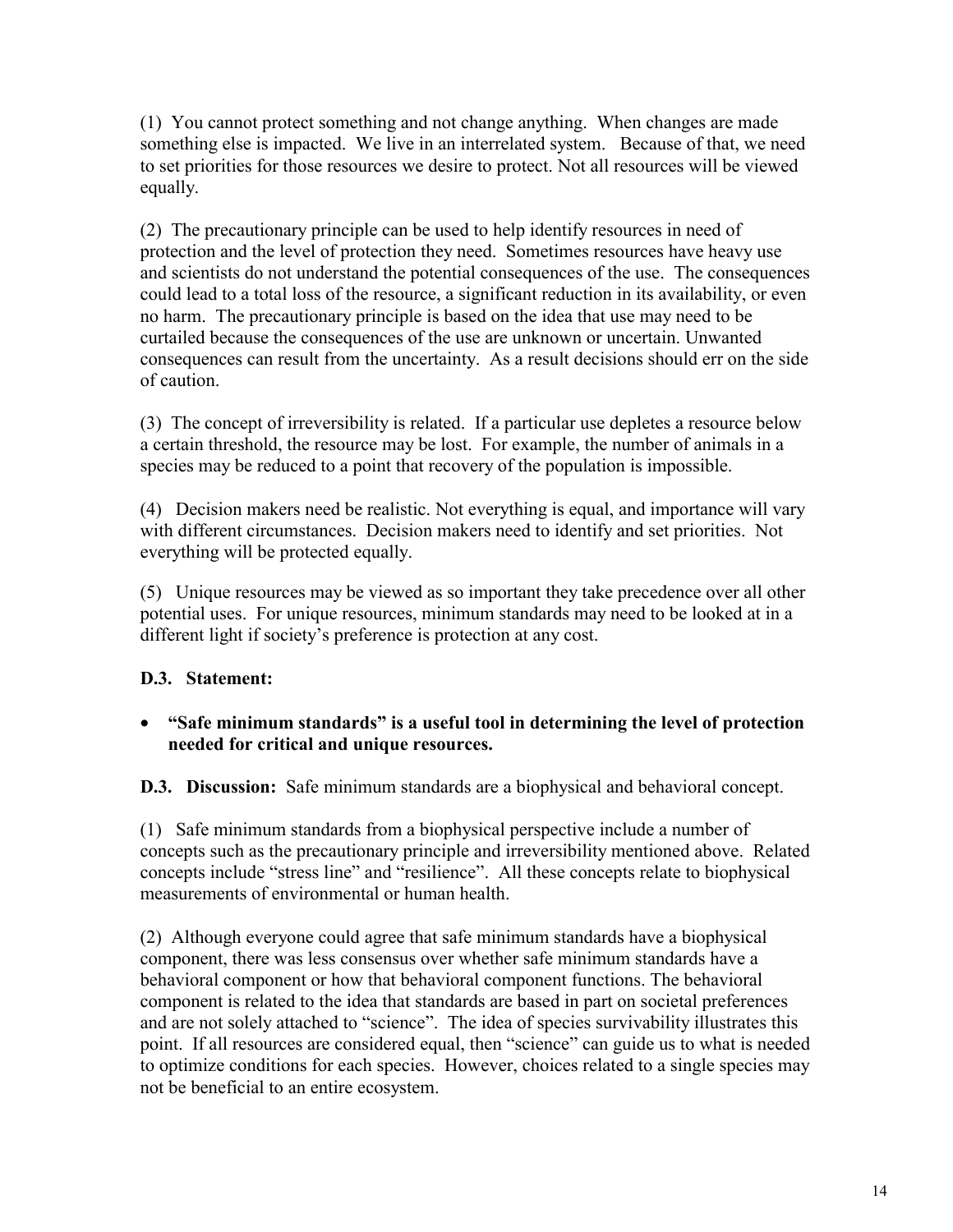If a choice is made to enhance conditions for one species, another species may be harmed by the same choice. Not all species will benefit equally from a single management option. Because management options do not provide uniform benefits for all resources, critical and unique resources need to be identified. Once identified, the level of protection needed for the resource can be determined. In setting the level of protection needed for a resource, the impacts different management choices have on other resources can be examined. Trade-offs may need to be made in any protection scheme. Greater protection should be provided to critical and unique resources because society has decided they are important.

#### **D.4. Statement:**

#### • **Critical human needs should be identified and priorities established.**

**D.4. Discussion:** Critical human needs include such things as respect for culture, provision of adequate safe drinking water, and provision of adequate health care. As a minimum, critical human needs include those things needed for life. Beyond that, critical human needs are those aspects of human well being society feels deserve some degree of protection. From a cultural point of view, this could include freedom of religion or a belief in the sanctity of water.

(1) Providing for basic/critical human needs has impacts on both human and environmental systems. Because we live in an interrelated system, human needs cannot be provided for without changing something. However, basic or critical human needs can be provided for in many ways. The different ways of providing for those needs will have different impacts on the environment and on other people. Priorities need to be set for the potential solutions based on the impacts of the solution and the degree to which human needs are satisfied. Not all cultures will prefer the same solution. As a result, societal choices will have different impacts.

(2) The precautionary principle used above can also be used for human needs. Scientific standards for human needs are not completely known. For example, we do not know what level of arsenic in drinking water is safe for human health. As a result, the standard chosen should reflect this scientific uncertainty.

(3) In making choices to provide for human needs, impacts will occur to the environment and to other people. In determining the preferred solutions, consideration must also be given to what is needed to provide for basic human survival and what is needed for survival with dignity. Choices related to human survival may ignore impacts on the environment and elsewhere. Choices that go beyond that survival need to examine the tradeoffs between the added benefits to humans and the impacts of the choice.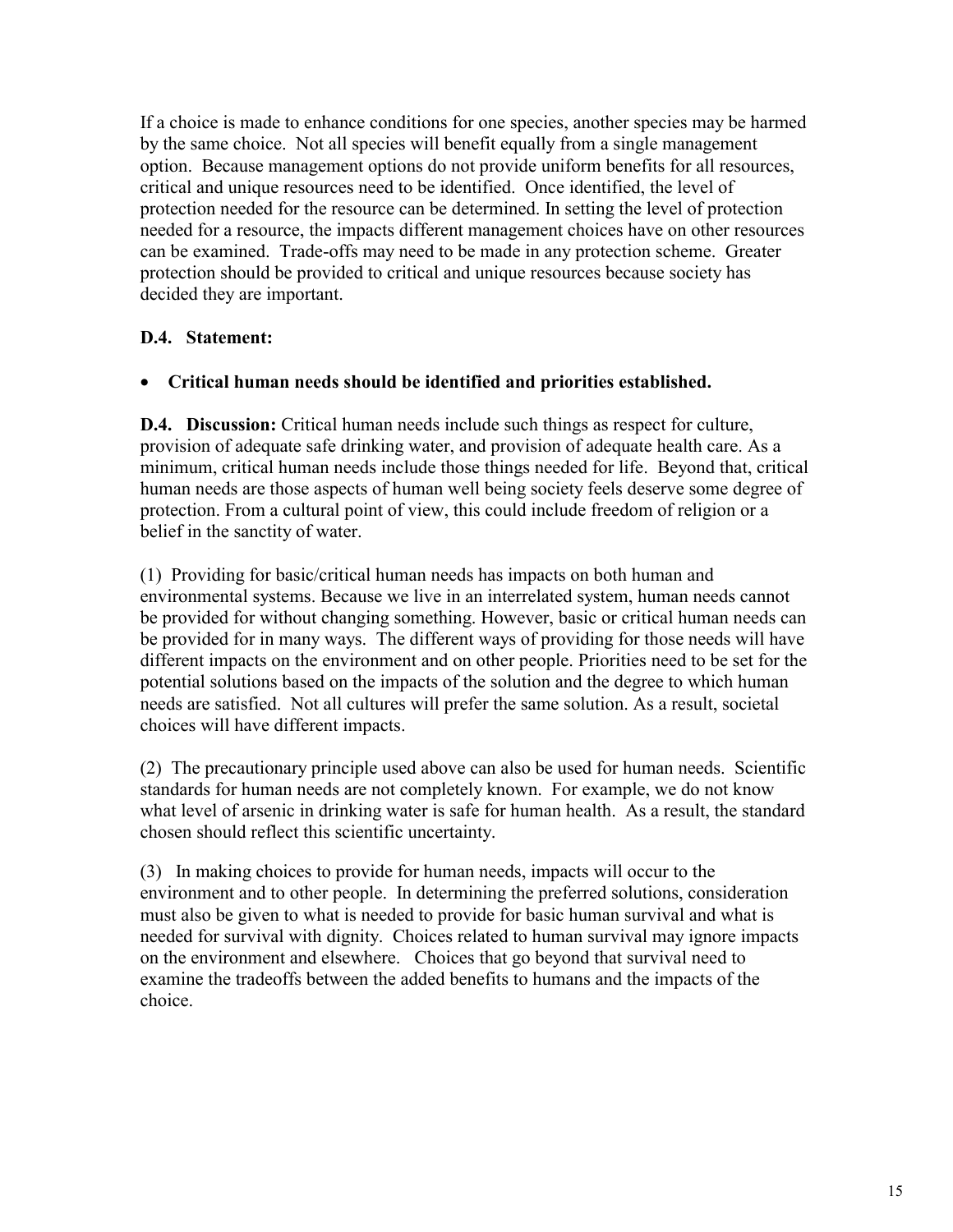### **D.5. Statement:**

#### • **Safe minimum requirements (levels) should be determined for human needs.**

**D.5. Discussion:** Safe minimum standards for humans include both the biophysical and cultural needs of humans. Biophysical standards relate to the minimum needed for human survival and to the level needed for a healthy population. Many different choices exist on how human health standards can be met. These choices may have different costs, have different levels of protection, and have different impacts. The level chosen must take these other items into account. Safe minimum levels for other human needs are more amorphous and reflect to a large extent societal preferences, priorities, and interpretations.

#### **D.6. Statement:**

• **Based on the "precautionary principle" and the "risk of irreversible changes", the lack of scientific or accurate data should not be used as an excuse to postpone actions directed toward watershed health.** 

**D.6. Discussion:** Although there is general agreement on the statement, one participant felt that limiting this to "watershed health" was too narrow.

(1) Even though we do not have all data or the solutions to a problem, both humans and resources require protection. To do nothing may lead to permanent loss of resources or to loss of human life. Action needs to be taken to protect these identified preferences regardless of the knowledge base. Action should not be postponed.

(2) One participant has suggested that the term watershed health is too narrow and would substitute the words "resolution of critical problems" or "improvement of water management and use." The change should also be made in E.7.

#### **E. The Planning Process and Valuation**

Valuation is part, not all, of the planning process. The planning process needs to consider elements of resource allocation that are not captured by economics. Planning involves issues of social equity, ecosystem sustainability, economic efficiency and other things. In the planning process, trade-offs must be considered between different types of goals. Setting a goal that improves social equity may require a reduced goal for ecosystem sustainability. For example, the goal of increased agricultural productivity may require land to be cleared reducing critical habitat for species. Not everyone will agree on the value (importance) of these different goals. People have different preferences. The planning process needs to consider and evaluate these "differing views". Economic valuation and other forms of valuation can be used in the assessment of these differing views.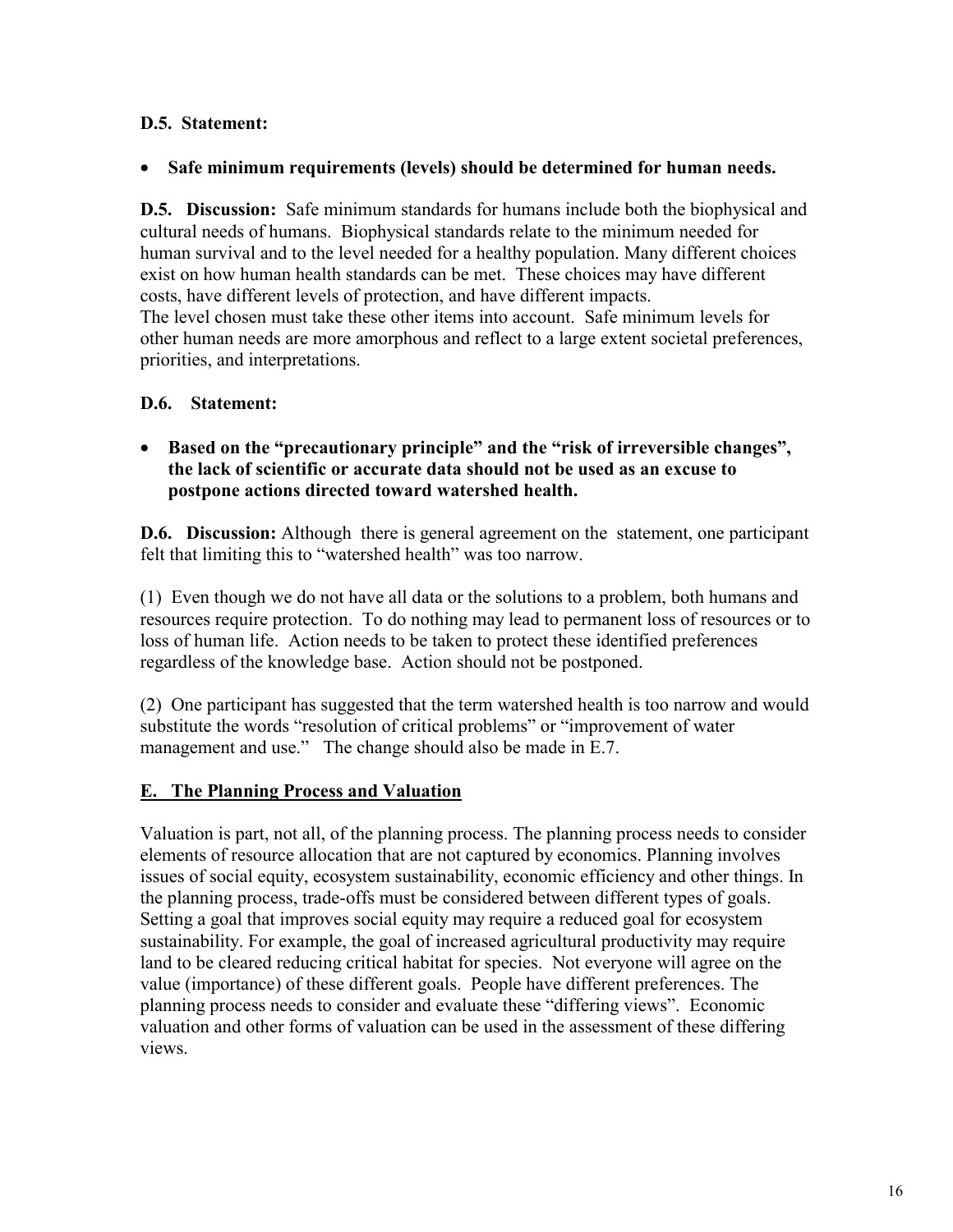#### **E.1. Statement:**

• **The planning process is a way of prioritizing goals, which include but are not limited to 1. enhancement of social equity; 2. ecosystem sustainability; and 3. economic efficiency.**

**E.1. Discussion:** In the planning process goals are set to achieve economic efficiency, ecosystem sustainability, and enhanced social equity. Economic valuation is used as part of this planning process.

In the course of using economic valuation methods, decision makers should not only concern themselves with economic efficiency, but also with enhancement of social equity and ecosystem sustainability. Valuation goes beyond economic valuation. Valuation can be used to help set the goals and to measure whether the goals are achieved. Enhancing social equity by supplying the minimum amount of safe drinking water needed for human survival can be an important goal. Achieving that goal can have environmental impacts or costs. Valuation can be used to provide decision makers information about those impacts and costs.

#### **E.2. Statement:**

• **The planning process needs to approach water management systems from an integrated land, water, and human vision.**

**E.2. Discussion:** Because the management of water cannot be separated from the management of land and other related resources, an integrated management approach is needed which should be carried out at the river basin level. Economic, social, ethical, and environmental factors must also be considered. These and other human considerations are part of an integrated approach. An integrated vision needs to be as broad as possible in order to integrate all these elements in the planning process.

## **E.3. Statement:**

#### • **All management options, including economic instruments, should be identified and evaluated in order to determine what their potential is for achieving or reviewing the goals specified in a plan.**

**E.3. Discussion:** In the planning process there are many ways of reaching a goal. Many methods are available including economic instruments. As part of the planning process all potential methods for achieving a goal should be identified. They should then be evaluated to determine their potential for success, their effectiveness in relation to other management options, the conditions needed for their application, their acceptance by stakeholders, and the impacts of their use.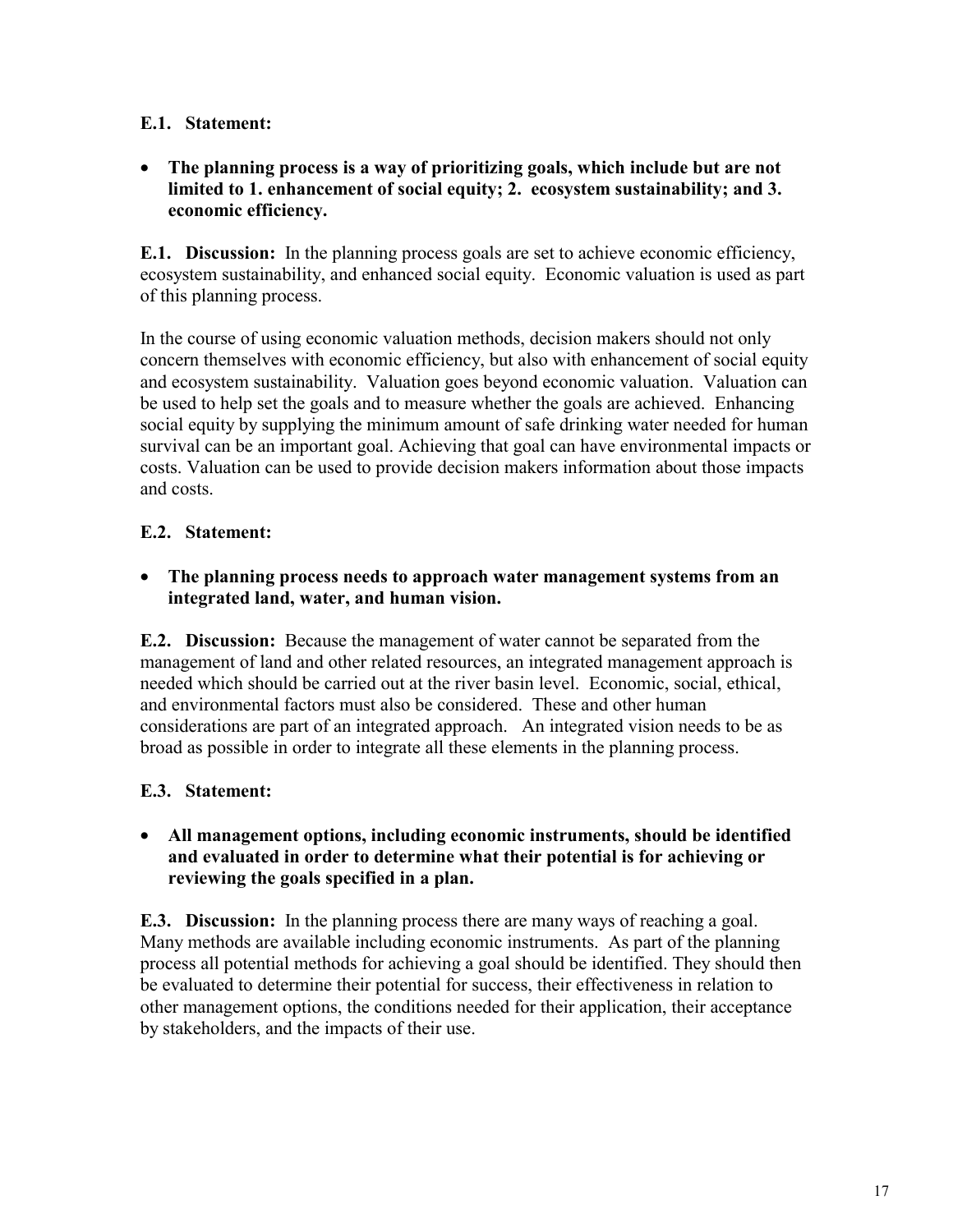#### **E.4. Statement:**

• **Economic and other analyses used in the planning process require detailed and reliable data/information that are acceptable to all parties involved. The data/information and results of analyses must be made available to all interested parties.** 

**E.4. Discussion:** Not everyone agreed that a consensus must be reached on the data, but others were adamant about it.

(1) This statement applies not only to the valuation process but to any analysis used in planning. Data and information that are not considered scientific data are also included. The data/information should be as detailed as possible and an assessment of reliability should be made. Both the data/information and the results of any analysis must be disseminated to all stakeholders. Parties complaining about the data or the methodology used in the analysis must be given an opportunity to express their concerns. In some cases a party may complain the data are unreliable because the other party collected it. They may disagree on the methodology used. Reaching an agreement is one step in the planning process and should be a goal of the process. If agreement can be reached on the reliability of data/information and the methodology used for analysis, the planning process will be much smoother. Having people buy-in to the data source, methodology used, and data reliability is essential to the planning process. Many in the group were insistent there must be agreement.

(2) In principle agreement is very desirable, but as a practical matter that may not be possible. Within some institutional structures problems may occur if consensus is required or there are mechanisms for challenging the data used in the planning process. If parties do not agree on data/information reliability or methodologies used for analysis, then the planning process may end in a legal or political forum where the dispute may be resolved arbitrarily and undesirably. This occurs in part because the decisions made on the basis of data and methodology affect interests of the parties involved, so one should not really expect that the parties would be objective/neutral in their judgement/selection of data and methodology. Experience suggests that consensus/agreements can often be reached only if the parties concerned know that if they do not reach them then a decision will be imposed by someone else. There are many cases in the countries of the region, as well as elsewhere, in which the decision-making process was rendered ineffective because one party, understanding that its interests will be affected, stalled the process by challenging the data, the methodology or something else.

#### **E.5. Statement:**

#### • **Valuing water is a dynamic process, not an activity.**

**E.5. Discussion:** Valuing water has a temporal aspect. An activity is a one-time event while processes take place over time. If "valuing water" is looked on as a way of showing people the importance of water, then a continuing process is needed.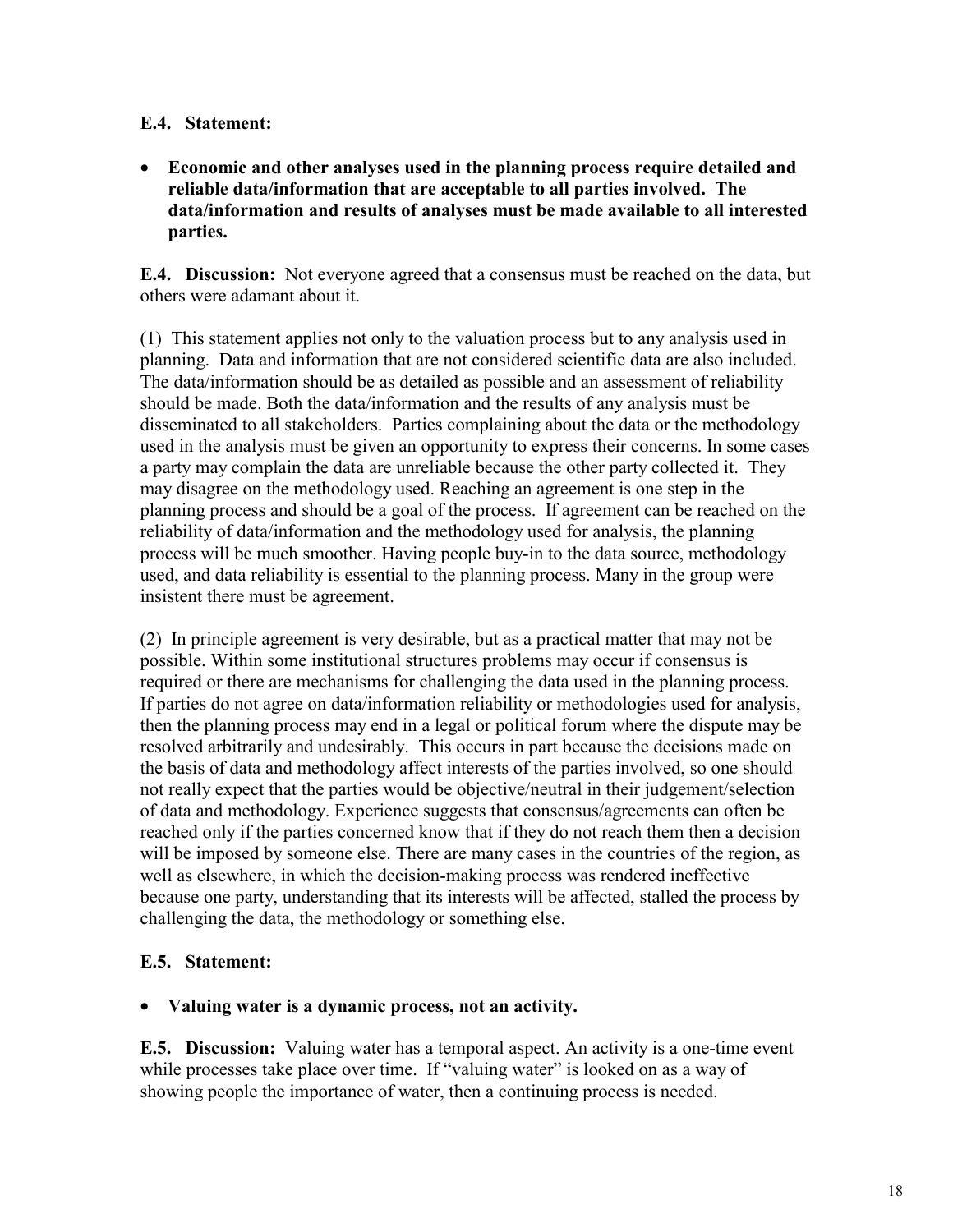The continuing process is needed because conditions, preferences and our knowledge base change, and hence the value of water itself also changes. Valuing water is also part of the planning process. As we plan, individuals become more knowledgeable as to what the issues are and preferences change. More people are involved in planing processes today because of public participation requirements and broad interpretations of who the stakeholders are. As more individuals and groups are brought into the process, the underlying value of water potentially changes as a result of changing preferences. Often when water valuation is done in relation to some project, the people commissioning the valuation study look on this as a one-time event. However, this is really an open-ended process.

#### **E.6. Statement:**

#### • **Equity in water use includes both people and the environment.**

**E.6. Discussion:** In the planning process equity in water allocation and use is often a goal. The way water is allocated affects water quality and the ability of others to use the resource. Because fresh water is a finite and vulnerable resource, satisfying all needs is generally not possible. Because the same molecule of water may be used and reused as it passes through the hydrologic cycle, it is essential to encourage multiple use of water resources and adopt a multi-sectoral approach to water resources management. In the planning process the needs of both humans and the environment must be considered. Valuation methods can be used to look at the trade-offs between human use and environmental needs in the allocation and use of water.

#### **E.7. Statement:**

#### • **Monitoring methods should be developed to measure progress or failure of actions/policies in relation to watershed health.**

**E.7. Discussion:** Measuring the success of the planning process is important. Were the established goals reached? Monitoring methods need to be developed to determine if the methods used to achieve the goal of watershed health are met. The results can then be fed into the next step in the planning process. (Also see comments in D.6 with regard to watershed health).

#### **E.8. Statement:**

#### • **The plan is not the end of the process. Plans need to be translated into action.**

**E.8 Discussion:** The group was concerned with failure to implement plans. Discussion on this occurred on many occasions.

(1) Making a plan is not the end goal. The planning process should identify the goals and determine the best methods for achieving the goals. The methods selected need to be implementable and implemented.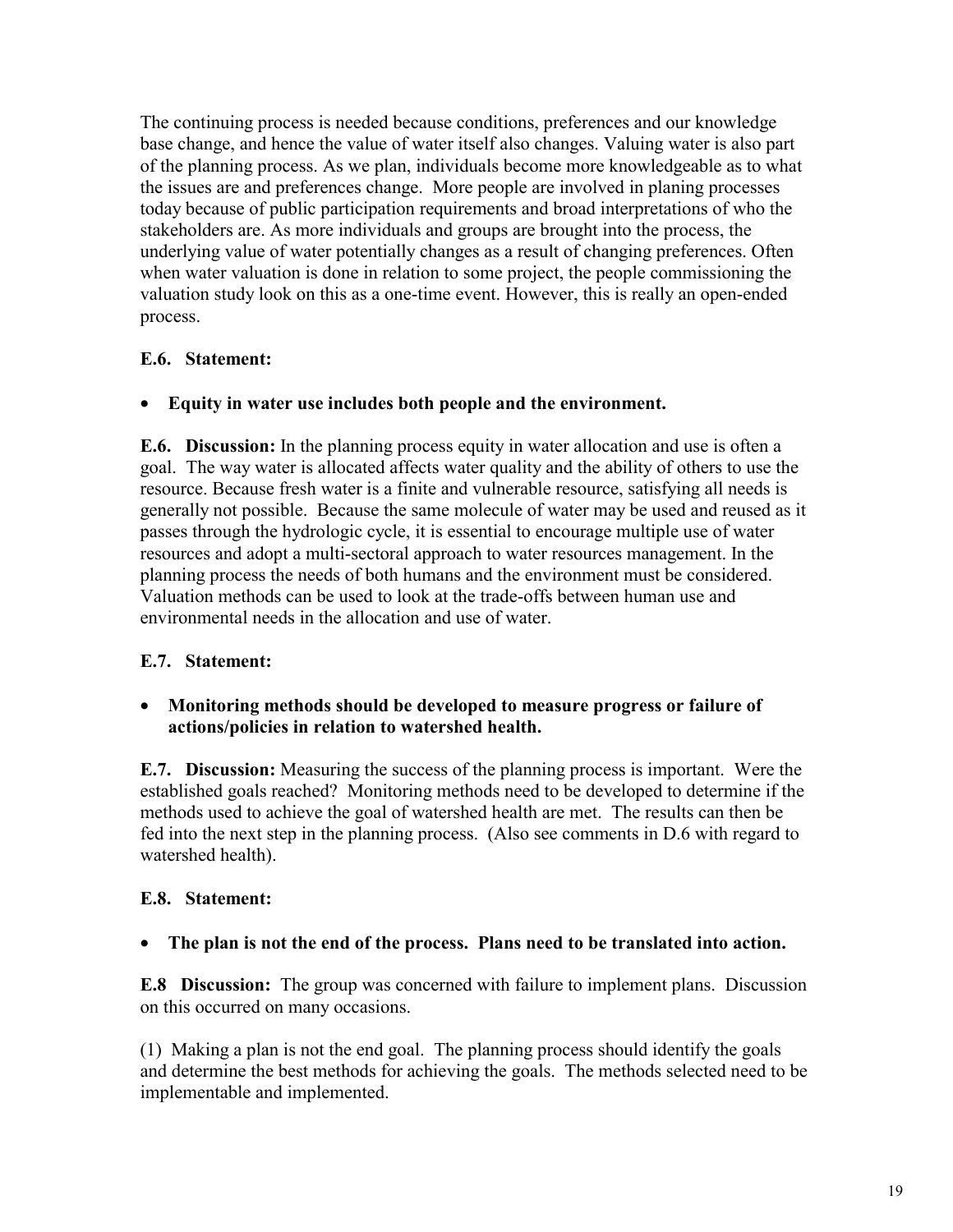(2) In order to implement plans stakeholders need to be involved in the process. When plans are top down and government directed, implementation may be resisted and the planning process may be rejected. People have to understand the different components of a plan in order to accept them. If they have not been involved in the process, it is more difficult to understand the plan. Participation is also an important source of information for the planning/decision-making process and helps improve the quality of plans/decisions.

(3) Many people have the perception that development takes precedence over plans. For this and other reasons some people conclude that the planning instrument is not very good.

(4) Planning is essential to ensure multiple use of water resources as well as the integration of water management with the management of other resources. It is also needed to ensure that water use is optimized not only in the short term but also the long term.

## **F. The Role of Stakeholders**

Stakeholders are an important component in the valuation process. Stakeholder preferences in how water should be managed should be part of the planning and decision process. Water management systems that do not consider stakeholder views lack legitimacy. Participation must be meaningful. This includes at the minimum: notice to those affected; provision of all interested parties with the information they need to formulate their views; an opportunity to be heard and present evidence before the decision is made; rational standards for decision; and a public announcement and publication of the decision with its rationale.

## **F.1. Statement:**

## • **Water management systems should be democratized.**

**F.1. Discussion:** Stakeholders, defined in the broadest possible sense, need a voice in the planning and decision making process for water management. Management should involve stakeholders.

## **F.2. Statement:**

## • **Legitimacy requires stakeholder participation in all phases of decisions.**

**F.2. Discussion:** Decisions that ignore stakeholder input or do not allow it lack legitimacy. Arbitrary decisions made by government or managers can meet with public resistance. A process that allows and considers stakeholder input gains greater public acceptance. Participation is also an important source of information for the planning/decision-making process and helps improve the quality of plans/decisions.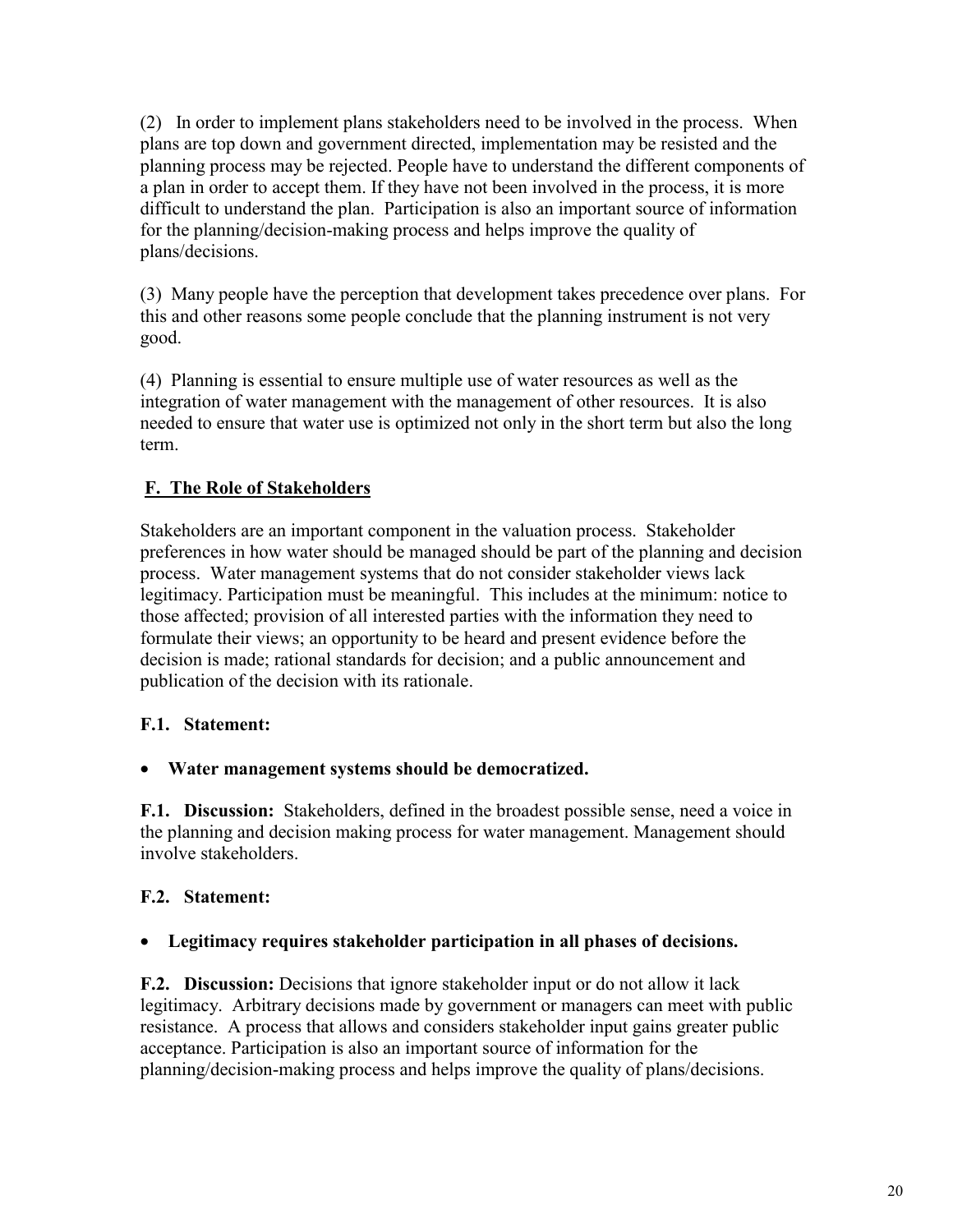### **F.3. Statement:**

#### • **Stakeholder interests should be considered in the water valuation process.**

**F.3. Discussion:** This concept is not really stakeholder involvement in the sense of stakeholders being active in the process. During planning, when water valuation methods are being used, information about the stakeholders needs to be considered. This includes social structure, preferences and other items.

#### **F.3. Statements:**

- **The impact of decisions on local interests should be carefully considered.**
- **Decision making with regard to water resources should be decentralized.**

**F.3. Discussion:** Considerable discussion occurred on whether the decision-making process should be decentralized. Part of the concern was that local interests are sometimes ignored when decisions are made. Decentralization would put decisionmaking power in the hands of those local interests.

(1) Not everyone agreed that local interests were the most relevant level for decision makers. Stakeholders may exist at the national and international level as well as local. Local interests may not represent this broader public interest and may be less sensitive to environmental values held by a majority of the population. Although no consensus was reached on the proper level of government to make decisions, the needs of local interests were recognized as important. All decisions made should consider the impacts of the decision on local interests.

(2) Local participation should be part of planning, but often there are time and budget constraints. Therefore, from a practical perspective it is not always possible.

(3) Local governments need to be strengthened because they have the final say on land use in many countries. Land use is directly related to water quantity and quality. However, local governments often do not have the tools to plan for or control land use. In addition, priorities at the local and national level may differ. Differences in priorities are acceptable if legal jurisdiction over land use activities is clearly defined.

(4) It is essential to break with the pattern of paternalistic centralization which characterizes government action in several countries. It prevents society from organizing to manage water resources, making it impossible to implement plans. This may be the greatest obstacle to implementation.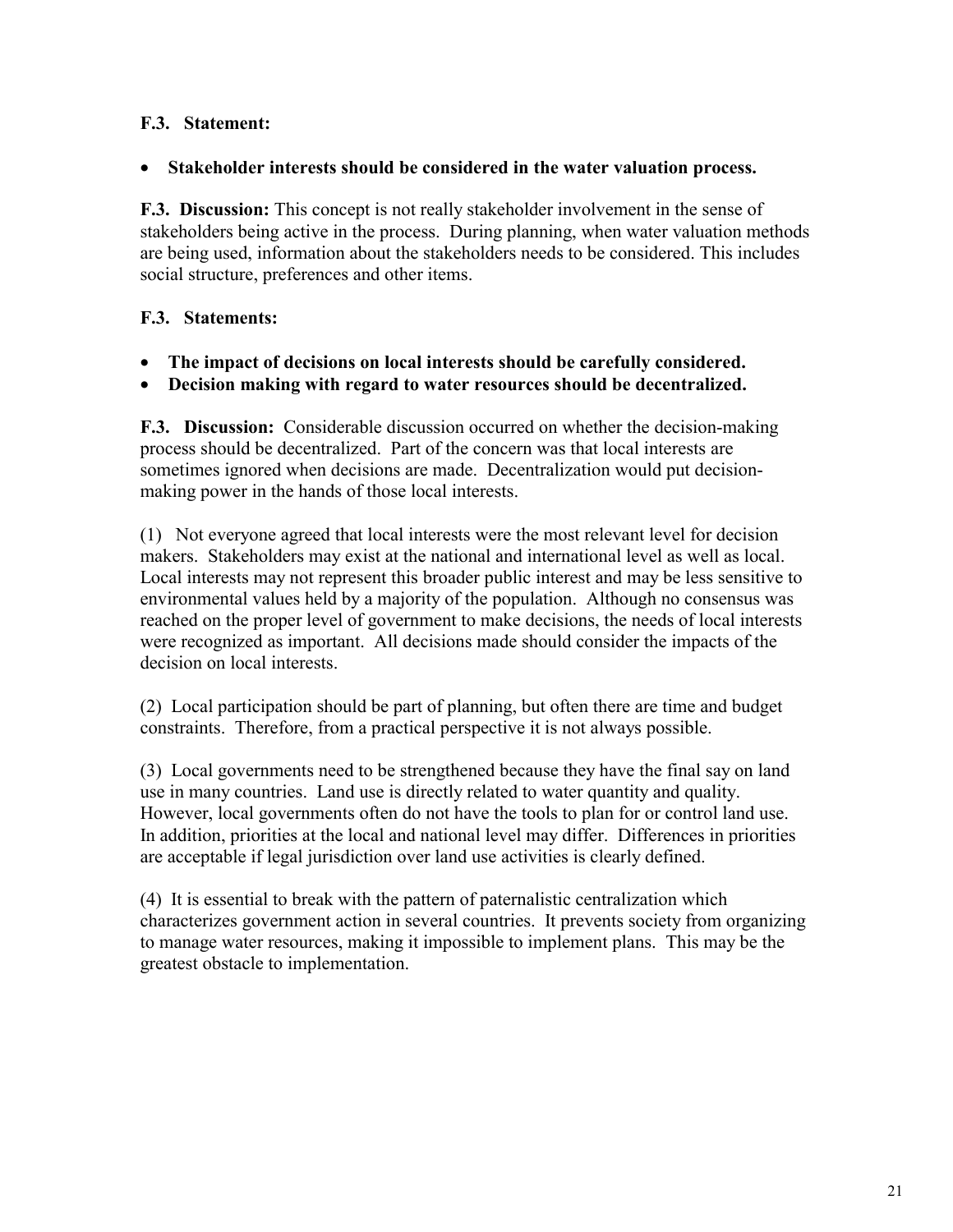#### **G. The Role of Capacity Building in Valuation**

Capacity building is important to both concepts of water value. People need to be taught the value (importance) of water and how their use of water affects water quality and quantity. Decision makers also need to learn how to use methods for measuring the economic value of water. Capacity building is needed for water management. Trained professionals are needed for valuing water. Public awareness is needed for using water wisely.

#### **G.1. Statements:**

- **Capacity building is part of the process of valuing water.**
- **Capacity building is a requirement for effectively using water valuation.**

**G.1. Discussion:** Capacity building includes public education, user education/awareness, and technical capacity building. Capacity building is a requirement for effectively using water valuation methods. Capacity building is needed because people do not know how to use valuation methods. Trained professionals are needed to do this within an institutional setting (institutional strengthening). Water users also need to understand the value of the water they use (public awareness). Capacity building is needed for water management. Trained professionals are needed for valuing water. Public awareness is needed for using water wisely.

## **G.2. Statements:**

- **Water valuation can be used to help raise public awareness.**
- **The results obtained from using water valuation methods can be used to educate the public.**

**G.2. Discussion:** The results from water valuation studies can be used to educate the public about many water related issues. In order for the public to accept the results, they must have confidence in the methodology used in the valuation process. They must also have confidence in the persons doing the valuation and the process used. One way to build this confidence is through stakeholder involvement in the process. Viable and accessible information needs to be provided. As part of education and raising public awareness, water users need to learn how to use water efficiently. Efficient and innovative technologies should be stressed in the education process.

## **H. Property Rights**

Property rights include formal rights established by law, which include documentation related to title or ownership and informal "rights" or "expectations" associated with actual practice or use. These may not have the same formality as other "rights" but nevertheless may create expectations on the user's part. In addition to formal and informal rights, a particular use may be public or private depending on how it is defined.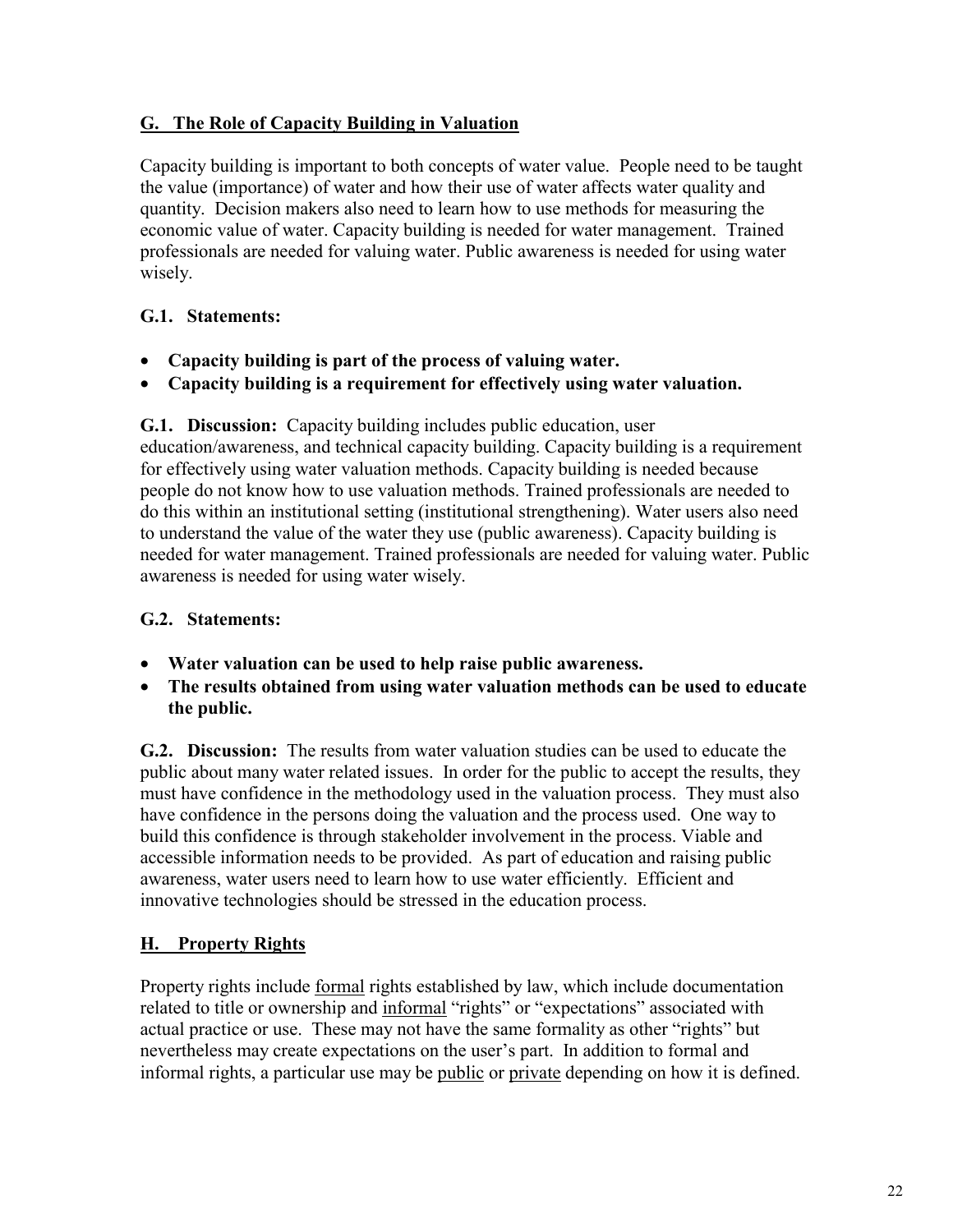For example, the general public may be allowed to use a river for white water rafting without a formal permit. This informal public right is shared equally by all users. If use intensifies, a government agency may regulate use and require permits. The regulatory action gives the right a degree of formality and may limit the public's use of the river. If the number of permits allowed is fixed at a small number and the permits can be traded, a market for the permits could develop giving the permits a "private" property aspect. As this example shows, drawing a distinction between public water rights and private water rights is sometimes hard to do. However, distinguishing between the two kinds of rights is important. Whatever the right, it should be clearly defined. Although rights should be clearly defined, they seldom are. Value and valuation depend on how property rights are defined. Economics is an outcome of the property rights system.

#### **H.1. Statement:**

#### • **The hydrologic cycle makes it difficult to establish exclusive water rights.**

**H.1. Discussion:** Because water is a mobile resource, many management problems are created that require legal resolution. As water moves through the hydrologic cycle, it can be used by multiple people in succession. For example, water can be used to generate electricity, and at another time and place, the same water can be used by a farmer to irrigate corn. Such uses alter the hydrologic cycle and modify the environment. Because the same drop of water can be reused many times by humans and is also needed to maintain environmental integrity, conflicts between different uses are frequent. Water law attempts to resolve these conflicts by encouraging desirable uses and discouraging undesirable ones. Uses are encouraged or discouraged by establishing water rights and through the exercise of government regulatory power.

#### **H.2. Statement:**

#### • **Differences between public and private rights need to be determined and defined.**

**H.2. Discussion:** Most countries have some kind of mix between public and private water rights. Even in those places where the government has absolute control over water, private rights to use water may be established through a contract.

(1) Public water rights are sometimes discussed under the idea of "public interest" rights, and they may not be well defined. The "public interest" has two interrelated aspects. The general public may have rights to use water in place, and governments can control the way water is used in order to benefit the public. Even when governments claim ownership or absolute control over water, they have a duty to manage water to benefit the public. Swimming, fishing, canoeing, and commercial navigation are examples of the public's right to use water in place. These public rights let members of the general public use water for the specified purpose. The government ("public") can also control the way water is used through such things as public works projects that can significantly impact water use.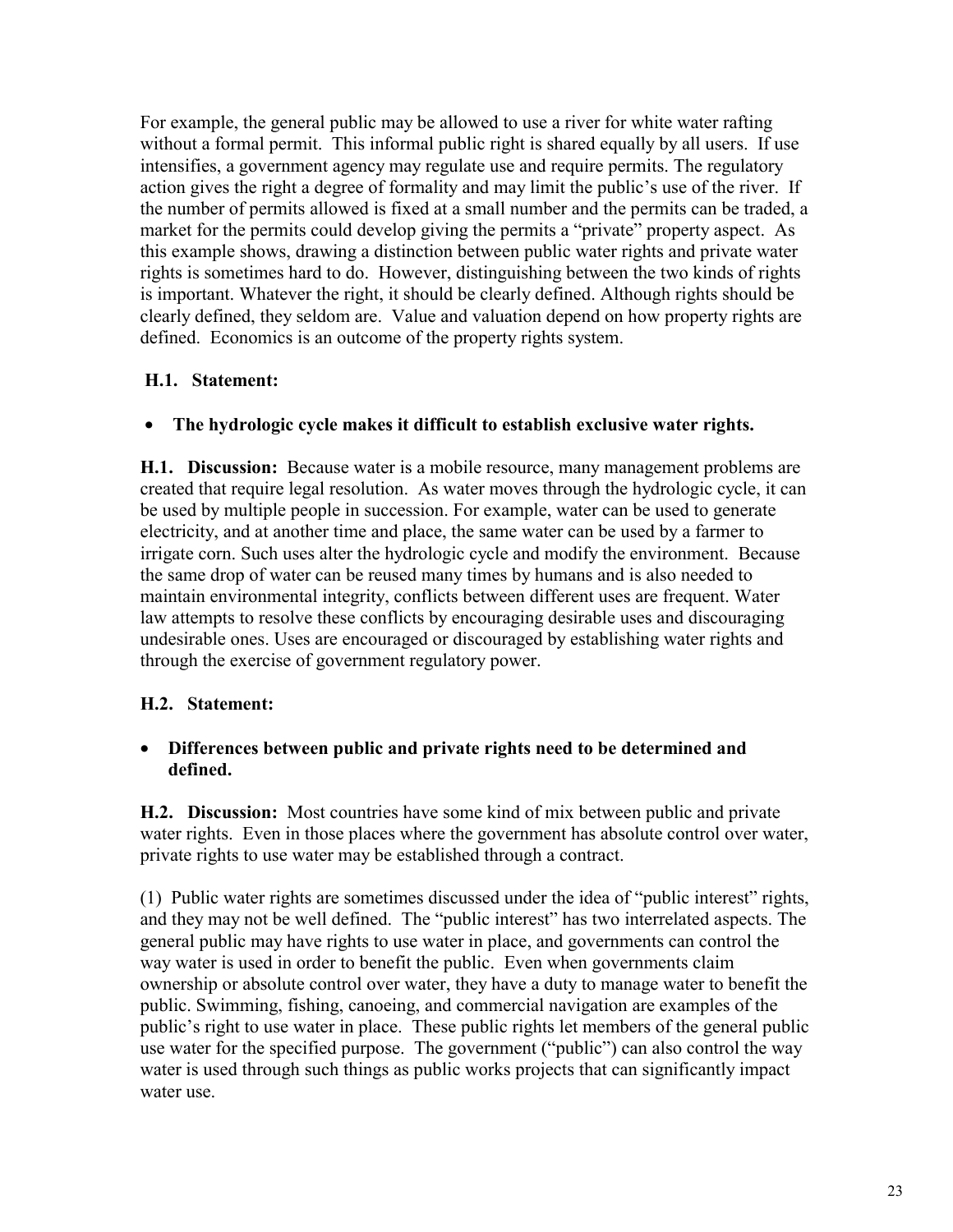Other government controls are more regulatory in nature and include environmental protection, water quality improvement, and hydropower regulation among other things. These government controls may be within the authority of multiple levels of government which can lead to conflicting uses. Also, these public assertions of power or control can conflict with private rights. As societal values change, shifts in the role of public and private rights can occur.

(2) Private rights systems allocate water to individuals for their use. Private rights may conflict with public rights to recreation and environmental protection. A private right implies that individuals have a degree of temporal exclusivity in the use of water. Private rights systems often ignore the fact that the same molecule of water is often used sequentially by many users as it passes through the hydrologic cycle. A water allocation system which does not take this fact into consideration cannot promote multiple use and full utilization of water resources while protecting the right of all water users to continue using water in the same manner as before. For this and other reasons, transfers of private water rights are usually regulated.

(3) Water rights are relational and take on meaning when the exercise of one right conflicts with the exercise of other rights. In addition, water rights are almost never exclusive. This need to share water results in conflicts between individuals who have private rights, between an individual with private rights and people with public rights. Water law is used to resolve conflicts between different claimants by determining the rights and obligations of each party in a dispute.

## **H.3. Statement:**

#### • **Different economic instruments may be used in reaching a goal depending on the goal and whether the right is public or private.**

**H.3. Discussion:** If the goal is to create a system for reassigning the way water is used, several solutions may be possible. The solution chosen will depend on the objectives that the allocation system should achieve, and the range of available management options will depend on whether the use is controlled by a private right or a public right. For example, markets can be an efficient way for reassigning private rights assuming certain elements are also present. These elements include well-defined water rights and an oversight/regulation system which ensures that transfers of private water rights do not negatively affect other water uses and users, the environment, and the public interest in general. Obviously, the extent to which markets can encourage efficient water allocation depends upon the extent to which the characteristics of the market approximate those of a perfectly competitive market. Experience with water markets in the real world indicates that they diverge significantly from the competitive paradigm. If the water right is "public," then regulation may be a more appropriate method. Valuation methods can be useful in determining which instrument should be used.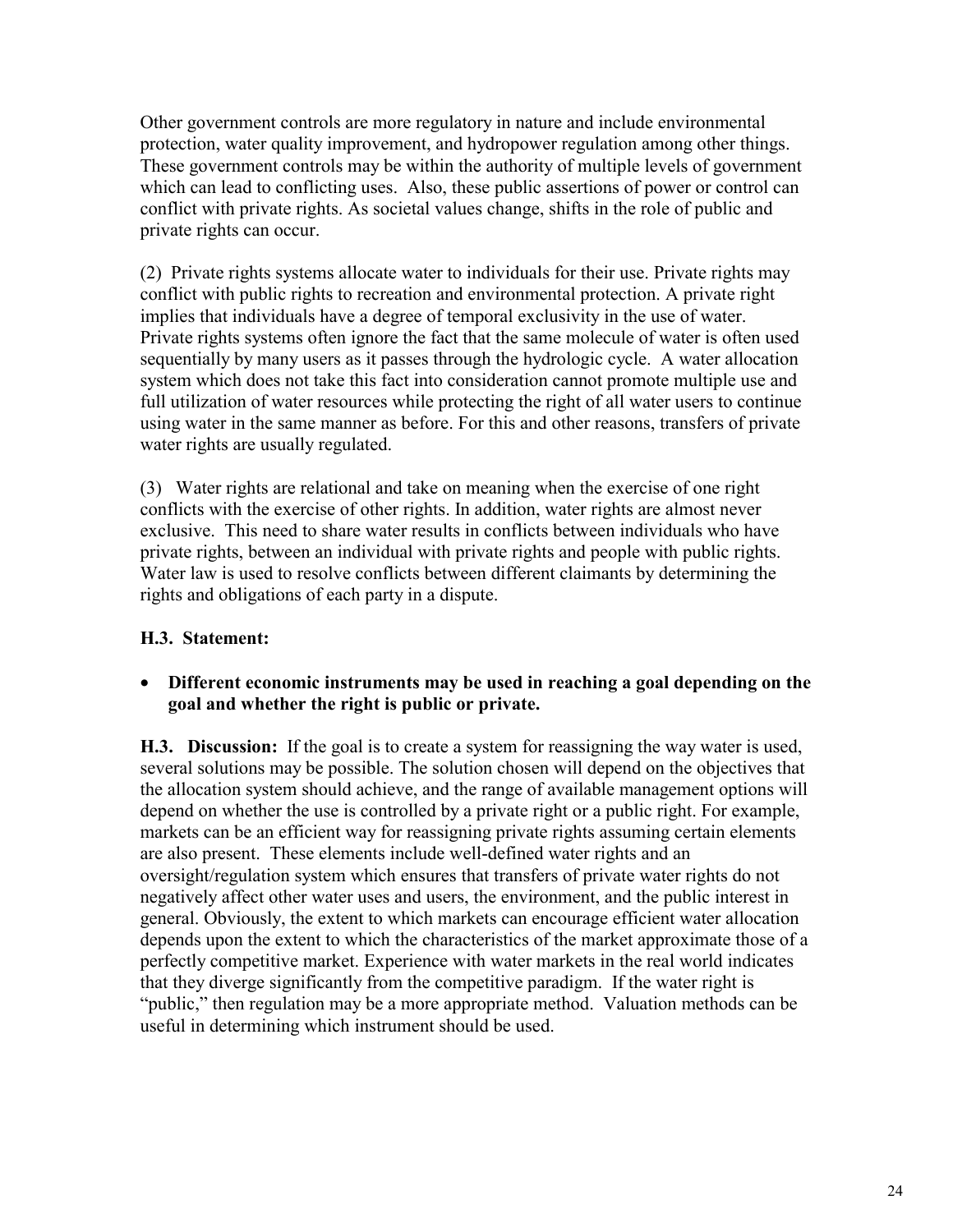#### **H.4. Statement:**

#### • **Goals for public and private water use may conflict.**

**H.4. Discussion:** Because water is mobile and ultimately in limited supply in most locations, satisfying all potential public and private goals for the use of water is often impossible. This means that choices have to be made. As part of the planning process preferences can be identified, and valuation methods can be used to evaluate different preferences. Trade-offs between public and private goals need to be considered. They are often mutually incompatible. How the goals are reached or how the preferences are evaluated depends in part on how water rights are defined.

#### **H.5. Statement:**

#### • **Property rights need to be clearly defined.**

**H.5. Discussion:** Property rights need to be clearly defined in order to distinguish between public and private water rights. Water rights need to be clearly defined before valuation can occur. Water rights need to be clearly defined in order to identify appropriate instruments to be used in the planning process and in plan implementation. Water rights need to be clearly defined before markets can operate. Unfortunately water rights are not always clearly defined. This can create significant problems in water valuation. The elements of the right should also be defined. Does it include a specific volume of water, is the place of use restricted, must the use occur at specified times, or is the way the water is used limited?

#### **H.6. Statement:**

#### • **Water rights need to be recorded so that the rights are protected and the elements are known.**

**H.6. Discussion:** If water rights are registered or recorded, conflicts may be avoided.

(1) Decision makers and water users need to know how much water is being used and who has rights to it. Other elements of the right may also be important to know such as restrictions on place, time, or way of use.

 (2) A water right needs to be well defined and adequately registered/recorded in order to be protected. All water rights in a river basin or other water system are usually hydrologically interconnected to some degree. This means that in order to promote multiple use of water resources and protect the right of all water users to continue using water in the same manner as before, it is essential to define water rights in all their relevant characteristics and to enforce their use according to these characteristics.